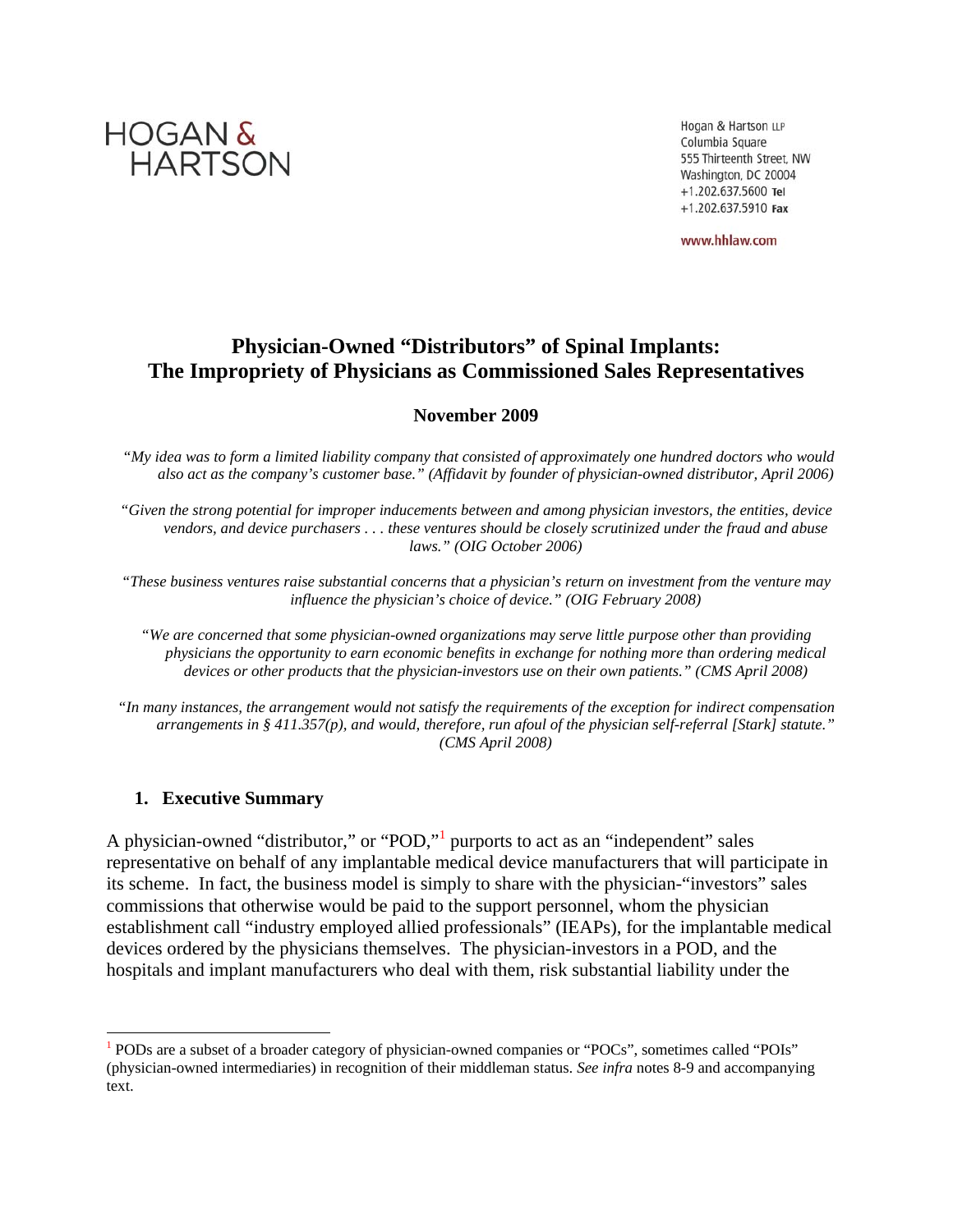Antikickback statute, the Stark Law, and the False Claims Act for participating in this business model.

Simply put, we do not believe that physician ownership of PODs reflects a legitimate investment, and the evidence is that government "fraud and abuse" enforcers share our view. Rather, paying a POD a commission every time the physician-owners order an implant for one of their patients is no different than paying the physicians for their collective referrals. Unlike legitimate independent sales agents, PODs present an obvious and unavoidable potential for the patient and program abuses that the federal Antikickback statute and the Stark law were specifically intended to prohibit. Moreover, we believe a close examination will reveal that most PODs essentially are shell entities, with no real infrastructure or capital investment, that exist simply for the unlawful purpose of directing remuneration to physicians for their ability to control the selection of surgical implants sold through the scheme. In particular, we have concerns that:

- Physician ownership of PODs creates an ethical conflict of interest that can distort medical decision making because it gives physicians an incentive to order the implants that will benefit them financially, rather than to choose the products that are best for their patients, as well as to perform more procedures than necessary in order to earn more commissions. For example, client representatives have reported to us that physician "investors" in PODs increasingly are engaging in revision spinal fusion procedures simply to replace implants with their own commission-based products.
- PODs have an unfair effect on competition because hospitals who want a physician-owner to perform procedures there, and manufacturers who want those physicians to use their products, will have little choice but to deal with a referring physician's POD, even if it is more expensive to do so and even if the POD is not as well qualified as its legitimate competitors.
- PODs are likely to result in either increased cost or lower quality. Simple economics teaches that adding a new "mouth to feed" to the supply chain will add cost, and since the commission payment is a percentage of sale price, the POD has no incentive to negotiate a lower sale price. Moreover, in the prevalent scenario, where an existing distributor employing qualified IEAPs decides to form a "joint venture" POD with its physician customers as "investors," the physician adds zero value to the transaction, and puts his or her product choices in the pocket of only those manufacturers who are willing to pay these sorts of distributors. The alternative – where physicians form a "new business" and bypass a qualified IEAP – obviously portends even more ominously for patient care. In either case, not only will the physician be receiving a straightforward payment per referral, but the quality of the procedure is destined to decline as the advent of more "investors" siphons commissions from their proper purpose of compensating the IEAP, and as financial self-interest limits the implant choices available to patients.

Both the Office of Inspector General of the Department of Health and Human Services (OIG), and the Centers for Medicare and Medicaid Services (CMS) have expressed serious legal and programmatic concerns with physician-owned entities, including PODs. In October 2006, OIG indicated it was "aware of an apparent proliferation" of physician-owned entities and stated that "[g]iven the strong potential for improper inducements between and among physician investors,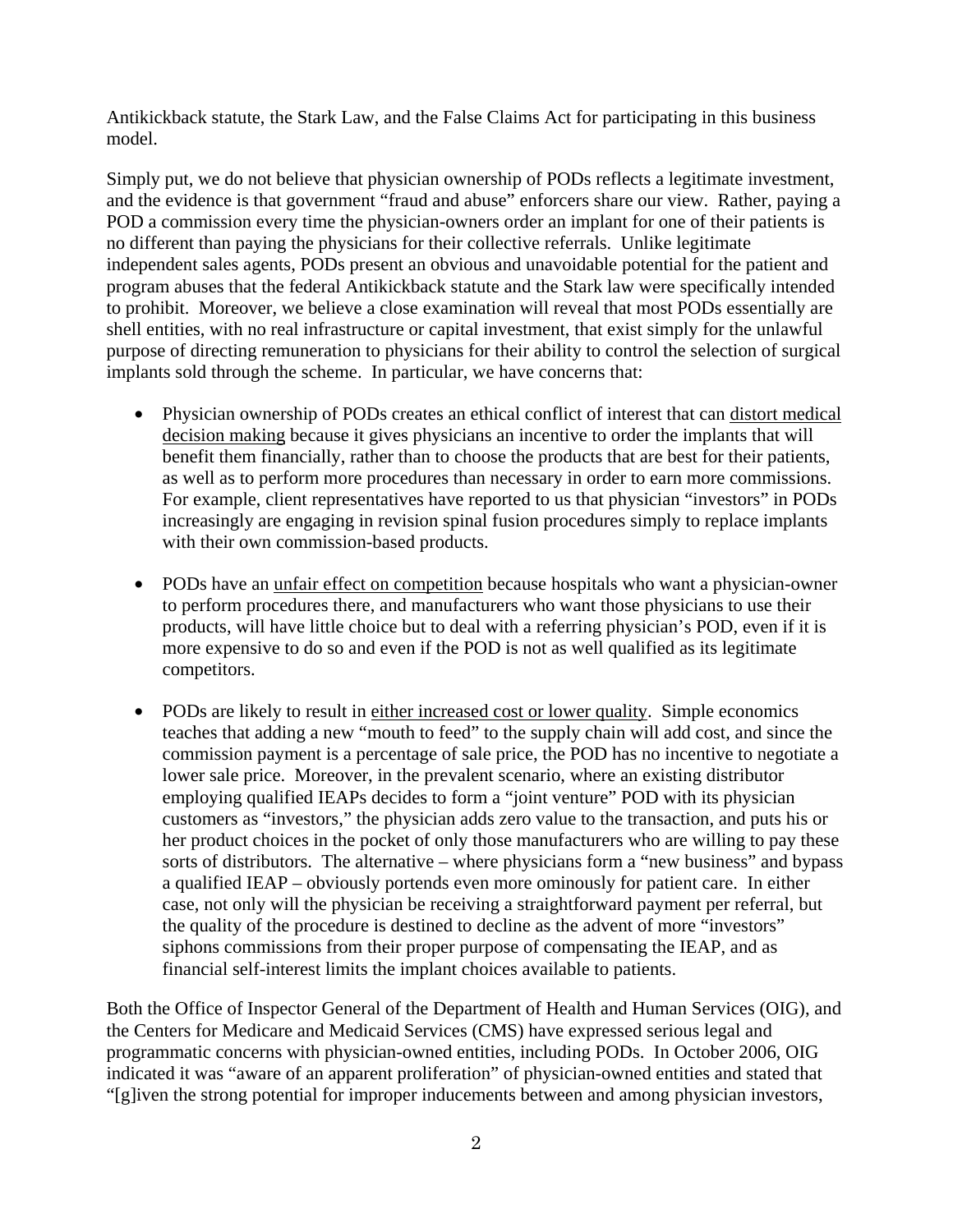the entities, device vendors, and device purchasers," the OIG believed "these ventures should be closely scrutinized under the fraud and abuse laws."2 More recently, OIG officials indicated in Congressional testimony that PODs and other physician-owned companies "raise substantial concerns that a physician's return on investment from the venture may influence the physician's choice of device." $3$ 

Similarly, CMS has been critical of these entities, and has considered amending its Stark physician self-referral regulations to address PODs and like entities more specifically.<sup>4</sup> Discussing PODs along with similar physician-owned entities, CMS has stated that these entities "serve little purpose other than providing physicians the opportunity to earn economic benefits in exchange for nothing more than ordering medical devices or other products that the physician-investors use on their own patients,"<sup>5</sup> and that in many instances such physician-owned entities "would not satisfy the requirements of the exception for indirect compensation arrangements in [42 C.F.R.] § 411.357(p), and would, therefore, run afoul of the physician self-referral [Stark] statute."<sup>6</sup>

Given these expressions of serious legal concern from OIG and CMS, it is only a matter of time before enforcement authorities, acting on their own or with the assistance of private relators suing under the *qui tam* provisions of the federal False Claims Act, bring enforcement actions against the physician-owners of PODs and the hospitals and medical device manufacturers who deal with them. Moreover, since violations of the Stark law prohibit Medicare payments for any hospital service referred by a physician with a prohibited financial relationship, and require refunds for payments already received, hospitals that accept referrals from physicians whom they know or should know are receiving commissions from a POD are subject to penalties and repayment obligations that increase with each new referral from a POD physician.

To better explain to stakeholders the inherent unlawfulness and legal liabilities associated with the POD business model, we have set forth below (1) a more detailed description of the supply chain for implantable medical devices and how the POD structure that our client representatives are

<sup>5</sup> Centers for Medicare and Medicaid Services, Proposed Changes to Disclosure of Physician Ownership in Hospitals and Physician Self-Referral Rules, 73 Fed. Reg. 23527, 23694 (April 30, 2008).

<sup>6</sup> 73 Fed. Reg. 23695.

 $2^2$  Letter from Vicki Robinson, Chief, Industry Guidance Branch, HHS Office of Inspector General (Oct. 6, 2006), *available at* http://oig.hhs.gov/fraud/docs/alertsandbulletins/GuidanceMedicalDevice%20%282%29.pdf.

<sup>&</sup>lt;sup>3</sup> Testimony of Gregory Demske, Assistant Inspector General for Legal Affairs, before the U.S. Senate Special Committee on Aging Examining the Relationship Between the Medical Device Industry and Physicians (Feb. 27, 2008), *available at* http://oig.hhs.gov/testimony/docs/2008/demske\_testimony022708.pdf.

<sup>&</sup>lt;sup>4</sup> Department of Health and Human Services, Centers for Medicare and Medicaid Services, Medicare Program; Proposed Changes to Disclosure of Physician Ownership in Hospitals and Physician Self-Referral Rules, 73 Fed. Reg. 23528, 23695 (April 30, 2008) ("we are soliciting public comments as to whether our physician self referral rules should address POCs and similar physician owned companies more specifically"); *see also* Department of Health and Human Services, Centers for Medicare and Medicaid Services, Medicare Program; Changes to Disclosure of Physician Ownership in Hospitals and Physician Self-Referral Rules, 73 Fed. Reg. 48434, 48727 (Aug. 19, 2008) ("we are not adopting the position that physician owned implant or other medical device companies necessarily 'perform the DHS' and are therefore an 'entity'" under Stark, but "[w]e may decide to issue proposed rulemaking on this [POD] issue in the future").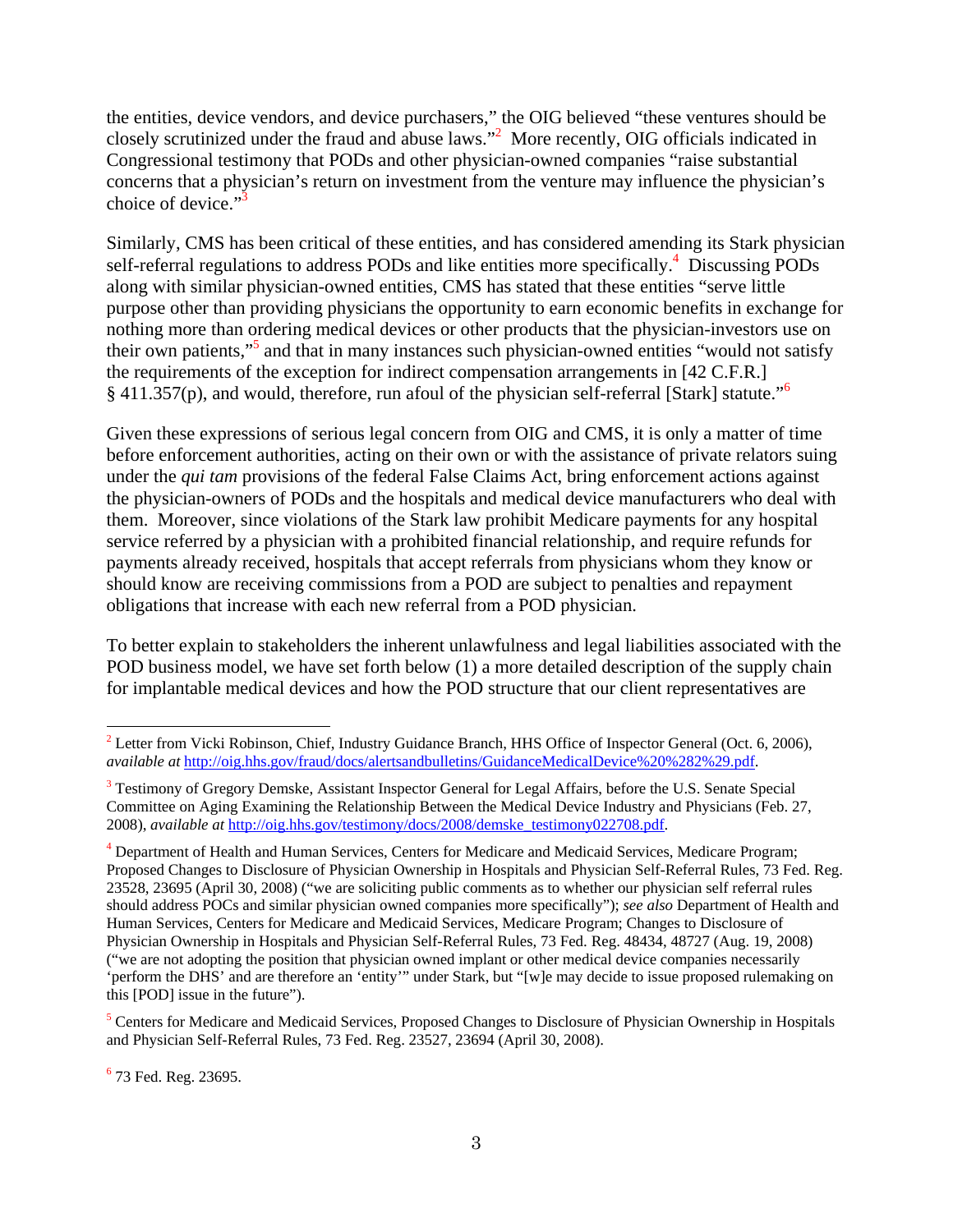encountering disrupts that supply chain without adding any value, (2) the legal case for how these entities implicate, and most likely violate, the federal Antikickback statue and the Stark physician self-referral law, and provide a ready vehicle for whistleblower enforcement under the federal False Claims Act, and (3) the patient and program abuses that are part and parcel of the POD business model.

## **2. The Supply Chain for Implantable Medical Devices**

l

Unlike pharmaceuticals, implantable medical devices are not sold to distributors for later resale into the marketplace. Rather, implantable medical devices are sold directly from the manufacturer to the end-user institution, usually a hospital (though sometimes an ambulatory surgery center). Implantable devices are physician preference items: the physician dictates to the hospital precisely the device he or she intends to implant surgically. The physicians do not actually buy the device; the hospital buys it based on the selection of the implanting surgeon. Hospitals may rely on group purchasing organizations (GPOs) to aggregate the buying power of hundreds of hospitals and negotiate lower prices, but the GPOs do not actually buy or sell the products. Hospitals may also rely on technology committees, staffed in part by hospital employees and in part by user physicians, to advise on which products should be "preferred" for hospital use, a function that heretofore has been performed by physicians who do not have a financial interest in which product is chosen.

Critical to the proper functioning of this product supply chain are the IEAPs, who advise physicians on product selection and use, arrange for immediate delivery, and often are present in the operating room to provide technical assistance to support the physician's use of the selected implants and associated external instrumentation (the latter of which the IEAP typically carries and brings to the operating room himself or herself). 7 While many IEAPs are employed by the implant manufacturers, others are employed by independent sales agencies, which the industry calls "distributors." Both kinds of IEAPs typically are paid for their services based on a commission from the implant manufacturer.

This well-established supply chain support model – which insulates the ordering physician from the improper financial influence that arises when he or she has an interest in which implant is chosen – has worked well for the implant industry, physicians and hospitals. While implants are certainly not immune to the soaring costs of health care generally, open competition among implant manufacturers, none of whom controls the choice of implant, allows hospital purchasers to engage in robust price negotiation without fear that referring physicians will take their procedures elsewhere. Physicians have the freedom to select the implantable products and venue best suited

<sup>7</sup> *See, e.g*., American Medical Association Council on Ethical and Judicial Affairs, Report on Industry Representatives in Clinical Settings (CEJA Report 2-A-07), *available at* http://www.ama-assn.org/ama/pub/category/3840.html ("Manufacturers of medical devices may facilitate their use through representatives . . . who can play an important role in patient safety by providing information about the proper use of the device or equipment as well as technical assistance to physicians"); *see also* American College of Surgeons, Statement on Health Care Industry Representatives in the Operating Room (ST-33, Revised September 2005), *available at* http://www.facs.org/fellows\_info/statements/st-33.html (recommending hospitals adopt procedures to govern the conduct of "health care industry representatives" in the OR); Hayes et al., *The Role(s) of the Industry Employed Allied Professional*, 24 PACE 398 (March 2001).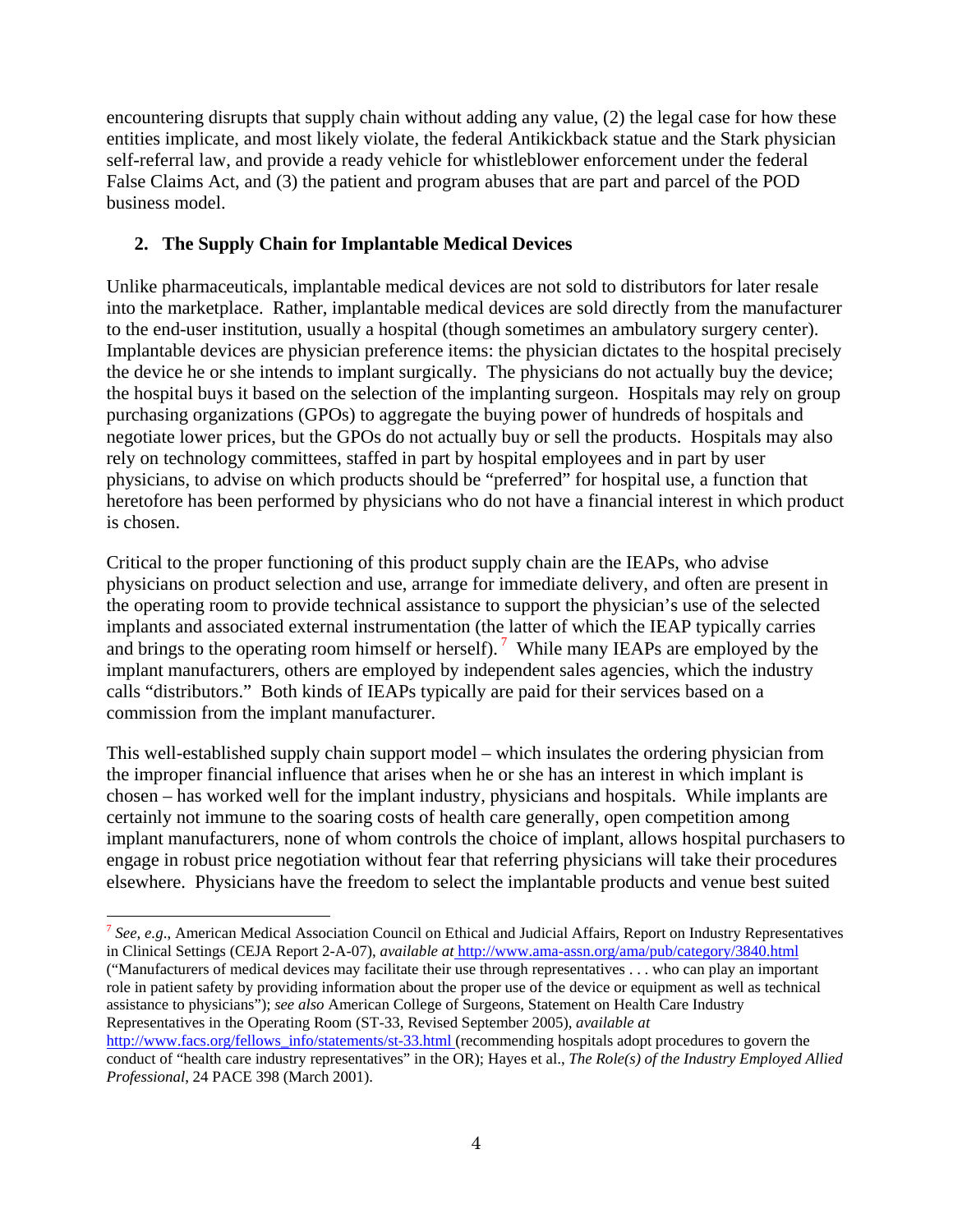to their patients' needs, and to receive appropriate compensation for their professional physician services from patients and payers (under Medicare, via the physician fee schedule), without the corrupting influence of a financial interest in choice of hospital or implant; the hospital provides the facilities for performance of the procedure, and is suitably compensated by patients and payers for its services and supplies, including the implant (under Medicare, via the DRG inpatient or APC outpatient payment system); and the implant manufacturer furnishes the product and the technical support of the IEAP, who is suitably compensated for his or her expertise and product support via the manufacturer's commission. *What makes a POD different, and probably unethically and unlawfully so, is that it is the ordering physician who gets the commission.*

#### **3. The Advent of PODs**

As physician reimbursement has declined, doctors have looked for ways to supplement their income from professional services. While many such efforts may represent legitimate expansions of the doctor's existing medical practice (such as consolidating additional doctor-supervised health care services within the physician's office), entrepreneurs have seen opportunities to entice physicians into a variety of more dubious schemes. The POD is a recent entry. Apparently encouraged by a poster abstract presented at the January 2009 annual meeting of the American Academy of Orthopaedic Surgeons (AAOS), <sup>8</sup> PODs are the latest version of the proliferation of physician-owned companies (POCs) described by OIG and CMS as presenting serious risks of patient and program abuse. Other POCs purport to function as GPOs (though they lack any credible credentials or infrastructure to function as purchasing agents by aggregating buying power to offer lower prices for their hospital "members"), as implant resale distributors (most of which differ from PODs in that they do not receive a commission, but rather make their profit on the margin between their "purchase" of an implant and its "resale" to a hospital),  $9$  or as implant manufacturers (which actually function more as resale distributors, although they claim title to the implants whose manufacturing they outsource). *While all of these POC models present the same* 

<sup>9</sup> *See supra* note 8.

<sup>8</sup> Steinmann, et. al., *Surgeon Ownership in Medical Device Distribution: Economic Analysis of an Existing Model.* Interestingly, the model described in the AAOS abstract is not the commission sale scheme represented by a POD, but that of a purported "distributor" that buys and resells products. The abstract claimed that its distributor was in fact furnishing legitimate supply chain services, including hiring "staff with medical and orthopedic experience to support standard distribution functions," and was able to supply the implants at lower cost. These claims are dubious at best. As noted above, true buy-and-resell distributors are not a necessary or common feature of the implant supply chain, so it is unlikely that the model described in the abstract would really deliver value in the long run. Either hospital acquisition costs would go up as the "distributor" sought to protect its resale profit margin, or quality would go down as the transfer of compensation to the physician would constrain the choice of implant to those generating a commission (or worse, deprive the supply chain of a qualified IEAP). Moreover, the claim of reduced cost is a transparent case of comparing apples to oranges. The abstract purported to compare the hospital's pre-existing "average contract price" from implant manufacturers with the lower priced that the physician-owned "distributor" offered, but there is no suggestion that the manufacturers were offered the opportunity to bid against the distributor. If real competition had been allowed to take place, the manufacturers surely would have been able to meet any price offered by the distributor, since the manufacturer would not have the additional expense of the distributor's profit to cover. In any event, however, the buy-and-sell distributor model described in the abstract provides no support for the activities of a commission-sale POD, which is simply a vehicle for paying the referring doctor a commission on each implant he or she orders.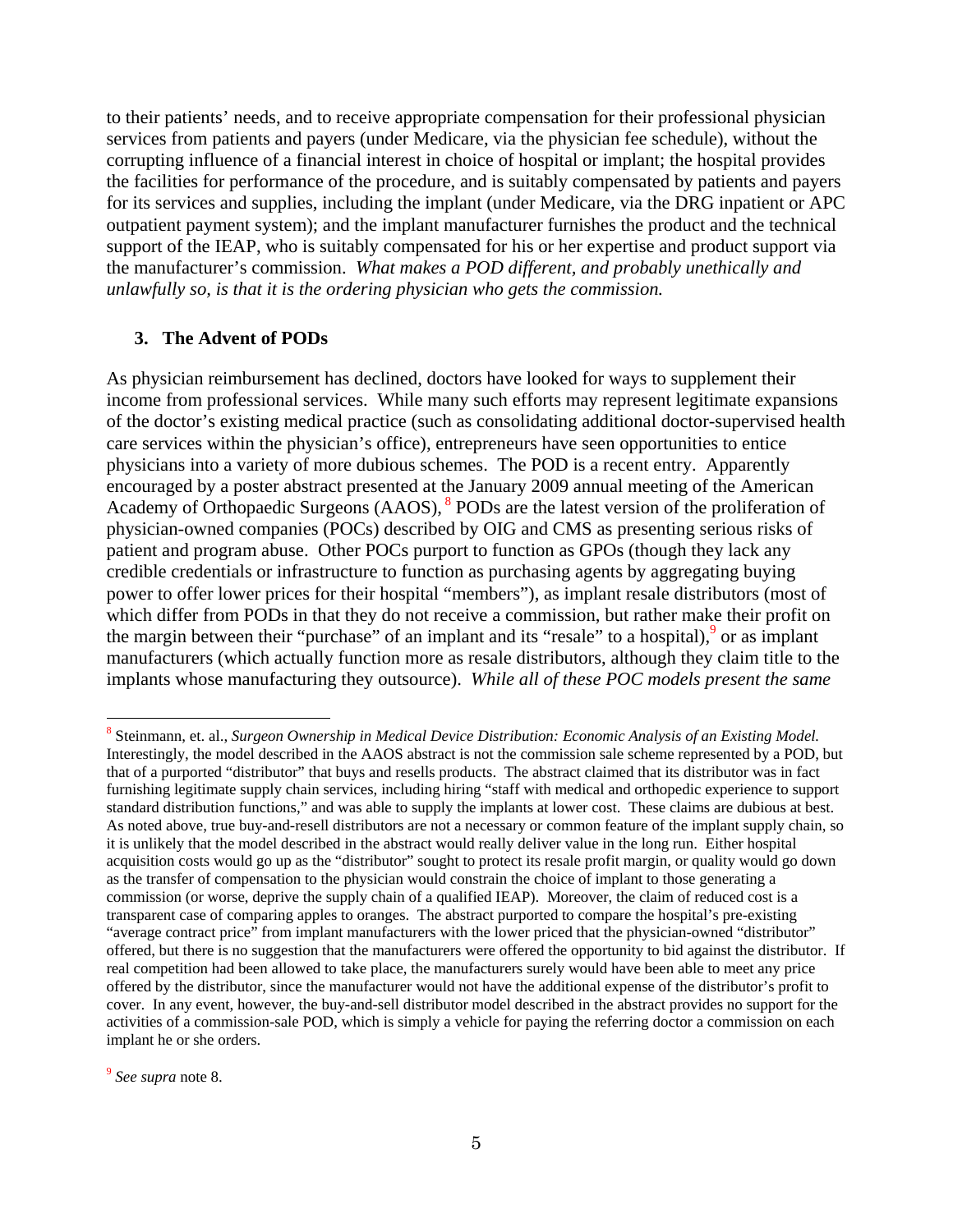*ethical and legal abuses, the POD is the most extreme example of impropriety, in that it is simply and obviously a way of giving a physician a piece of the sales commission on each implant he or she orders for a patient.*

Since the medical device supply chain does not require middleman entities to acquire and take physical possession of implants, and since PODs do not do this, these arrangements require virtually no investment capital to get up and running. Moreover, in the prevailing situation, where a rogue IEAP offers to share his or her commissions with customer physicians via an "investment" in a "joint venture" POD, there is no "new business" that would require any capital at all. Even if some nominal investment were made, the effect of allowing physicians to invest in such entities is to turn them into commissioned sales representatives, with all of the potential abuses that such "white coat marketing" entails.<sup>10</sup>

Reports from client representatives indicate that POD interests are performing medicallyunnecessary surgeries to make use of the products on which they earn a commission. For example, at several hospitals, representatives report an increase in revision spinal fusions simply to replace non-defective implants with commission-based products. This represents a continuation of a trend reported earlier, which showed a dramatic increase in revisions at one hospital after the physicians "invested" in a distributor. $11$ 

#### **4. How the POD Model Violates the Federal Antikickback and Stark Laws**

The description above makes clear that the POD model presents a very significant flaw: PODs provide their physician-owners with a strong economic incentive to leverage their hospital admissions into implant purchases for their own patients based on the physicians' financial interests in the implants, rather than the best interests of patients. As set forth more fully below, this flaw causes PODs to implicate, and most likely violate, both the federal Antikickback statute and the Stark physician self-referral law.

#### *A. PODs Exist to Direct Prohibited Remuneration to Physicians in Violation of the Antikickback Statute*

The federal Antikickback statute prohibits, among other things, giving or receiving any financial benefit or "remuneration" in exchange for, or to induce, the referral of any patients for, or the purchase, lease, order or recommendation of, any item or service for which payment may be made

<sup>&</sup>lt;sup>10</sup> *See*; 56 Fed. Reg. 35799, 35974 (July 29, 1991) (stating that marketing and advertising activities may warrant prosecution if "the individual or entity involved in these promotions is . . . involved in the delivery of health care [and therefore] in a position of public trust in the same manner as physicians or other health care professionals who recommend or order products and services for their patients."); *see also* OIG Advisory Opinion No. 02-12 (Aug. 30, 2002) (stating that marketing by health care providers "is subject to closer [antikickback] scrutiny, since health care practitioners are in a position of trust and may exert undue influence when recommending" products); OIG Advisory Opinion No. 99-12 (Nov. 23, 1999) ("[m]arketing by physicians . . . is closely scrutinized under the anti-kickback statute . . . [physicians] are in an exceptional position of public trust and thus may exert undue influence when recommending health care-related items or services, especially when marketing to their patients").

<sup>&</sup>lt;sup>11</sup> See attached case study.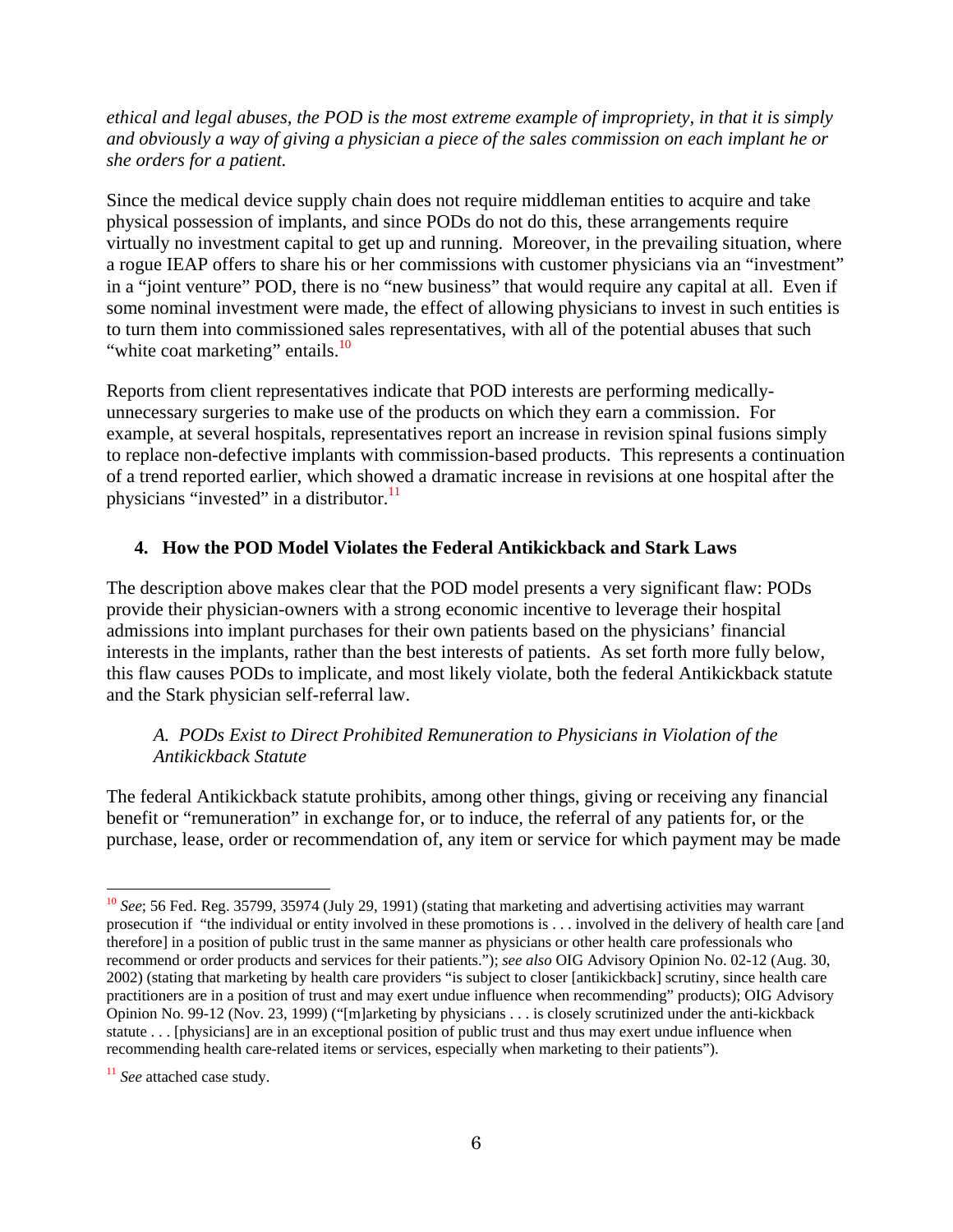under Medicare or other federal health care programs.<sup>12</sup> Penalties for violation of the statute include substantial criminal fines, imprisonment, exclusion from participation in federal health care programs, and/or civil monetary penalties.<sup>13</sup> Courts and administrative bodies interpreting the law have stated the broad rule that the statute is violated if even "one purpose" –as opposed to a sole or primary purpose – of a payment arrangement is to induce referrals for services or purchases of items reimbursable under a federal health care program.<sup>14</sup> Of particular relevance here, where improper intent was present, courts have found unlawful remuneration in the giving of an opportunity to earn a profit<sup>15</sup> and in earning a return on an investment.<sup>16</sup>

Thus, the Antikickback statute is implicated if one purpose of offering referring physicians an opportunity to invest in a POD is to induce those physicians to order implants for their patients through that POD. Likewise, hospital agreements to buy, and manufacturer agreements to sell, products through a POD could violate the Antikickback statute if one purpose were for the physicians' profit-making opportunity offered by the POD to act as an inducement to perform procedures at a particular hospital, or to order a particular manufacturer's products. The only real question is one of intent.

While the statute requires proof of parties' state of mind in any individual transaction, the physician-owners of implant "distributors" have made no secret of their purpose. As the founder of one prominent physician-owned distributor baldly acknowledged in describing his own motivations, the essential business concept underlying these entities is "to form a limited liability company that consisted of approximately one hundred doctors who would also act as the company's customer base."<sup>17</sup> But even without such an admission, in evaluating a business model that pays doctors a commission for each product order, it would defy common sense not to see unlawful intent as at least "one purpose."

To begin with, every court to have considered the question has held a commission on the sale of a health care product to violate the Antikickback statute.<sup>18</sup> While these cases generally have been

l

<sup>15</sup> See Bay State Ambulance and Hospital Rental Services, Inc., 874 F.2d 20, 29 (1<sup>st</sup> Cir. 1989) ("[g]iving a person an opportunity to earn money may well be an inducement to that person to channel Medicare payments toward a particular recipient"). *See also* OIG Advisory Opinion 08-10 (Aug. 26, 2008), *infra* note 28 and accompanying text.

<sup>16</sup> See Hanlester Network v. Shalala, 51 F.3d 1390, 1401 (9<sup>th</sup> Cir. 1995) (affirming the finding of the Department of Health and Human Services Departmental Appeals Board that the opportunity for physician-investors to earn money from their investment in a laboratory partnership was remuneration for purposes of the Antikickback statute).

<sup>17</sup> *See, e.g.,* Declaration of Souhail Toubia in Support of Application for TRO, *Allez Medical Applications, Inc.* v*. Allez Spine,* Case No. 06CC0153, Cal. Sup. (April 17, 2006).

<sup>12 42</sup> U.S.C. § 1320a-7b(b).

<sup>13 42</sup> U.S.C. § 1320a-7 (exclusion from Federal Health Care Programs); § 1320a-7a (civil monetary penalties of up to \$50,000 per act plus three times the remuneration); § 1320a-7b(b) (imprisonment of up to five years or criminal fines of \$25,000 or both); 18 U.S.C. § 3571 (augmenting penalties: \$250,000 per violation for individuals and \$500,000 per violation for entities).

<sup>14</sup> *See, e.g.*, *United States* v. *Greber*, 760 F.2d 68, 72 (3d Cir. 1985), *cert. denied*, 474 U.S. 988 (1985).

<sup>18</sup> *See, e.g., Nursing Home Consultants, Inc. v. Quantum Health Serv., Inc.,* 926 F. Supp. 835, 844 (E.D. Ark. 1996) (consultant's compensation was "directly pegged to the number of sales generated"), *aff'd per curiam* 112 F.3d 513 (8th Cir. 1997); *Medical Dev. Network, Inc. v. Professional Respiratory Care/Home Med. Equip. Serv., Inc.*, 673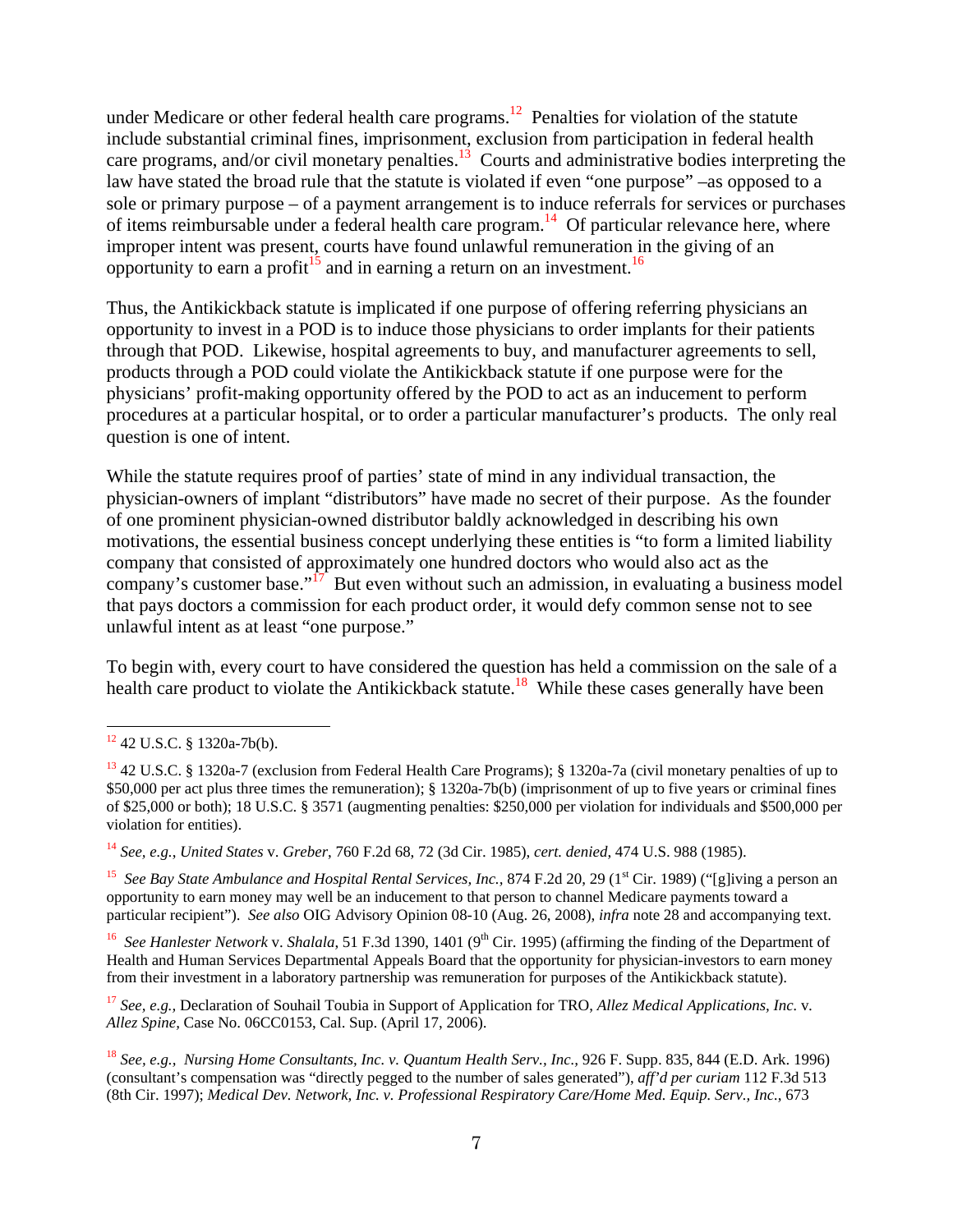civil contract avoidance disputes rather than enforcement actions, they have recognized that the purpose of a commission is to induce the recipient to sell the product.<sup>19</sup> Where the commission is not to a seller, but to the person who actually *orders* the product, not only is the potential for abuse obviously much greater, the inference of improper intent becomes unavoidable.

Although the OIG does not regard commissions as *per se* violations of the Antikickback statute, it has established a framework for when a commission is sufficiently abusive to warrant Antikickback prosecution. Inarguably, the most important abuse is "the use of sales agents who are health care professionals or persons in a similar position to exert undue influence on purchasers or patients."<sup>20</sup>

The fact that it is the POD rather than the individual physician who receives the commission is of no importance. The POD's only revenue comes from commissions paid when a hospital offers the physician that profit opportunity in return for the physician's referrals. That the physician-owners might share these revenues via an "investment return" does nothing to break the connection between the profit opportunity, the product order, the hospital purchase, and the commission. Moreover, it appears that the POD business model involves most of the "questionable features" identified by the OIG in its 1989 *Special Fraud Alert* on fraudulent physician joint ventures,<sup>21</sup> all of which are indicative of an unlawful intent to induce federal program business:

- Choice of Investors. Investment interests are offered exclusively or primarily to surgeons without any particular purchasing, distribution, or management expertise, but who are in a position to order implants for their own patients through the POD. As the OIG noted in the *Special Fraud Alert*, where physicians are specifically targeted as investors, a joint venture may be suspect as "intended not so much to raise investment capital legitimately to start a business, but to lock up a stream of referrals from the physician investors and to compensate them indirectly for these referrals."
- Little or no *Bona Fide* Business Risk. The physician-investors' primary contribution to the POD is referrals, and because they order the implants for their own patients, the physicianinvestors determine the amount of business that is done with the POD through their own captive patient referrals. Since hospitals and product manufacturers who want the business of the physician-investors will have no choice but to deal with their POD, there is little doubt that the business will succeed as long as a sufficient number of referring physicianinvestors is recruited and sustained.

So.2d 565, 567 (Fla. Dist. Ct. App. 1996) (arrangement by which consultant is paid a percentage of the sales it generates violates the Antikickback statute).

<sup>&</sup>lt;sup>19</sup> *Nursing Home Consultants, Inc.* at 843 (stating that the sales commission arrangement was paid to plaintiff "for referring persons who needed Medicare-covered supplies . . . and this type of relationship falls squarely within the transactions prohibited by [the Antikickback statute]").

<sup>20</sup> *See supra* note 10*.* 

<sup>&</sup>lt;sup>21</sup> The 1989 Special Fraud Alert is available on the OIG's website at http://oig.hhs.gov/fraud/docs/alertsandbulletins/ 121994.html.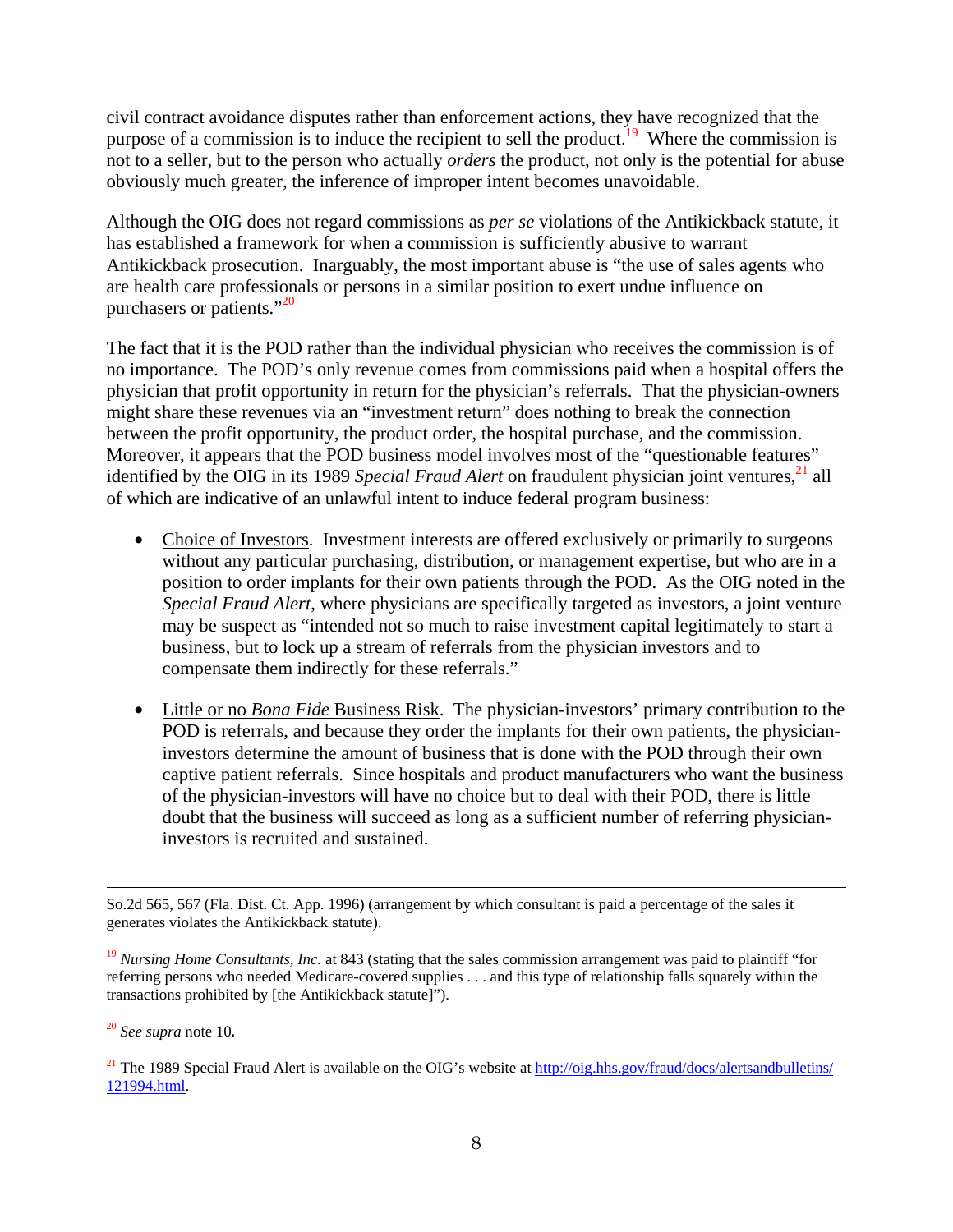- Financing and Profit Distribution. Most PODs are simply "joint ventures" between existing distributor-IEAPs and their customer physicians. Thus, there is no need for any new investment capital. Moreover, because the physician investment vehicle is a shell that has little need for investment capital, the amount of capital invested by the physicianinvestors likely is disproportionately small and the returns on investment disproportionately large and occur much sooner when compared to a typical investment in a new business enterprise, and the amount of return surely would be extraordinary based on the minimal level of risk involved.
- Captive Referral Base. Since a POD earns its money only on commissions paid for products ordered by its physician-owners, it obviously serves only the physician-owners' own patients and does business only with the hospitals where the physician-investors refer their patients. In this business model there is no need – or ability – to expand to new customers except by recruiting new physician-investors who also would self-refer.
- Scope of Services Provided by the POD. To the extent it purports to perform any real services at all, the POD offers services that are already offered without profit-sharing with the referring physicians. Either the POD adds no value (because there is no change in operation other than the existing distributor sharing its commission), or it impacts patient care negatively (because it replaces a qualified IEAP with a low-wage inventory management technician).

In sum, it is evident that physicians are sought as investors in PODs *not* for their capital *nor* for their business acumen, but because of their trusted authority over choice of product and choice of facility. Moreover, the fact that PODs are not credible competitors in the implant marketplace calls into question why anyone would deal with them *but for* their ability to return a portion of the sale commission to the referring physician-owners who have the ability to control implant ordering decisions at their hospital. Under these circumstances, it is difficult to take seriously any argument that "one purpose" of the remuneration a physician gains through a POD is *not* to induce the physician to use products that will generate commissions for the POD. In other words, even without in-depth investigation, the *prima facie* case for an Antikickback violation is a compelling one.

## *B. Safe Harbor Protection is Not Available for PODs*

While a facial violation of the Antikickback statute can, in some cases, be avoided by structuring an arrangement in accordance with one of the regulatory safe harbors,  $^{22}$  such protection is not available in the case of physician ownership of PODs. The applicable safe harbor for investment interests in non-publicly traded entities contains an important condition that limits safe harbor protection to entities that derive no more than 40 percent of their gross revenues from referrals or business otherwise generated by investors, such as physicians.<sup>23</sup> We do not believe that any of the PODs of which we are aware can meet this standard: since hospitals would not deal with PODs but for the physician-owners' referrals, virtually 100 percent of the POD's business is generated

l <sup>22</sup> *See* 42 C.F.R. § 1001.952.

 $^{23}$  *Id.* § 1001.952(a)(2)(v).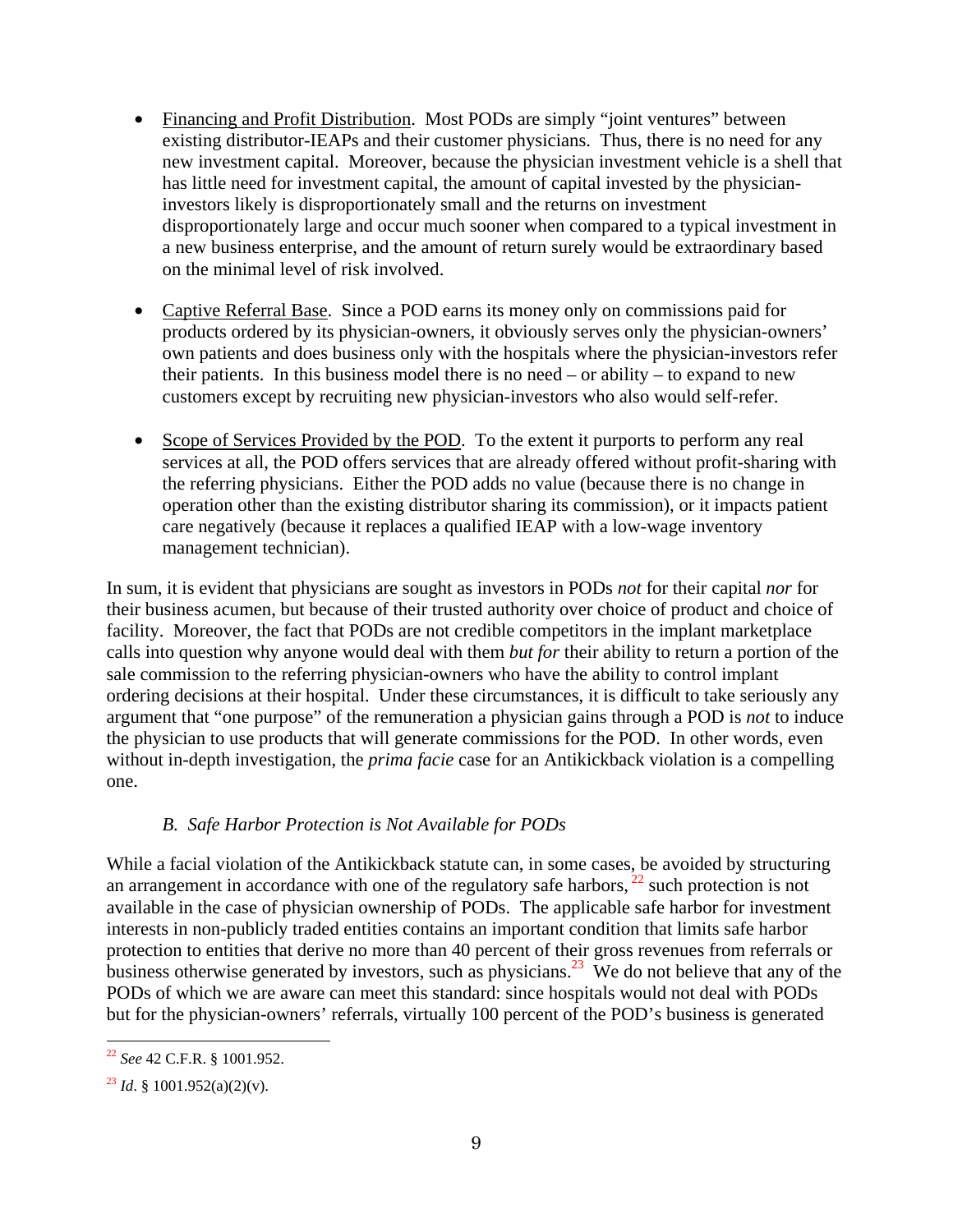by interested physicians. This is not a mere technicality. As the OIG noted in its October 2006 letter regarding physician-owned entities, "the fact that a substantial portion of a venture's gross revenues is derived from participant-driven referrals is a potential indicator of a problematic joint venture."<sup>24</sup> In particular, in adopting the safe harbor regulations, the OIG observed that:

[E]ntities protected under this safe harbor provision should not exist by relying on their business coming from referrals from investing physicians. In our experience, a large number of joint ventures are formed with the intent to encourage investors to refer patients to the joint venture. In many cases, the referrals from investing physicians dominate the joint venture's business so that it does not have to compete for outside business and that it cannot survive without such referrals from its investing physicians. At that point, the business purpose of the joint venture becomes suspect.<sup>2</sup>

In addition, we suspect an investigation would reveal that many PODs do not meet a number of the other investment interest safe harbor conditions,  $^{26}$  including requirements that (1) no more than 40 percent of the interests in each class may be held by investors who are in a position to make or influence referrals to, furnish items or services to, or otherwise generate business for the entity (which, notably, includes interests held by a POD organizer who provides management services to the venture), (2) the terms on which interests are offered to referring physicians who are passive investors (i.e., not involved in day-to-day management of the entity) must be no different from the terms offered to other passive investors, (3) the terms on which interests are offered to referring physicians must not be related to the previous or expected volume of referrals from, or business generated by, the physician for the entity, and (4) there is no requirement that a physician who is a passive investor make referrals to, be in a position to make or influence referrals to, furnish items or services to, or otherwise generate business for the entity as a condition for remaining as an investor, which may be violated by provisions requiring physicians to divest their interest if they retire or are no longer actively engaged in the practice of medicine in the markets served by the POD.

Although failure to qualify for a safe harbor does not necessarily mean that the Antikickback statute has been violated, arrangements outside of the safe harbors are subject to scrutiny and challenge.<sup>27</sup> As discussed above, PODs would fare poorly if subject to such scrutiny and challenge.

We also note that there is doubt whether even if the criteria were met, the safe harbor would protect the *opportunity* to profit arising when the hospital agrees to buy, and the manufacturer agrees to sell, through a POD. A little over a year ago, OIG issued an advisory opinion stating in highly analogous circumstances that the "opportunity to generate a fee" that would not otherwise exist may be unlawful remuneration, even if the payments are otherwise protected by safe harbors.<sup>28</sup> OIG declined to give favorable treatment to a radiation therapy treatment facility's

<sup>24</sup> *See supra* note 2.

 $25$  56 Fed. Reg. 35,970 (emphasis added).

 $26$  42 C.F.R. § 1001.952(a)(2).

 $27$  54 Fed. Reg. 3088, 3089 (1989); 56 Fed. Reg. 35,952, 35,954 (July 29, 1991).

 $28$  OIG Advisory Opinion 08-10 (Aug. 26, 2008).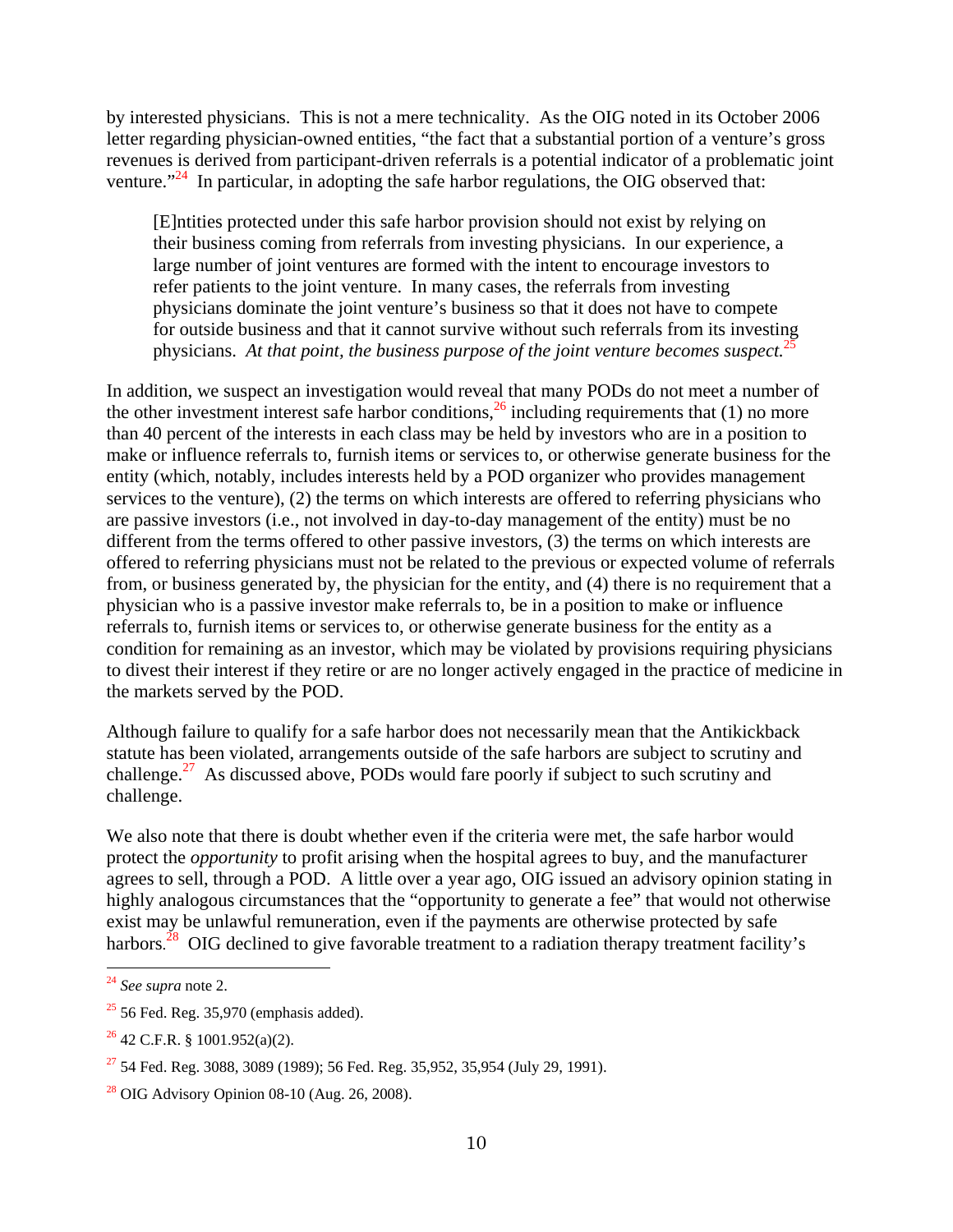offer to lease itself out to referring physician groups, thereby allowing the physicians in those groups to profit by billing the technical component of the radiation therapy services they would order for their own patients. OIG concluded that the arrangement posed "a significant risk that the Proposed Arrangement would be an improper contractual joint venture that would be used as a vehicle to reward the [referring physicians] for their referrals."

Tellingly, OIG reached this conclusion even assuming that all of the specific payment arrangements proposed – leases of space, equipment, and services from the facility – could satisfy the criteria for an Antikickback safe harbor. OIG noted that "[b]y agreeing to provide services it could otherwise provide in its own right for less than the available reimbursement, the [facility] may provide the [referring physicians] with the opportunity to generate a fee and a profit. *The opportunity to generate a fee is itself remuneration that may implicate the Antikickback statute.*"<sup>29</sup>

The proposition that the opportunity to earn a fee may constitute unlawful remuneration is not novel;  $30$  however, OIG's application of that proposition to a circumstance where all of the individual payment relationships were safe harbored is a significant statement about what constitutes "remuneration," and one that is highly relevant to the treatment of PODs under the fraud and abuse laws. OIG here recognizes a stream of remuneration from the opportunity to earn a fee that is separate and apart from the actual monies paid under the various leases. In effect, OIG is saying that if the facility *offers* the referring doctors an opportunity to profit that they otherwise would not have, *that* constitutes remuneration even if the payments between the parties are safe harbored.

Whether that is an appropriate conclusion in the context of leased services under the intent-based Antikickback statute may be questioned. However, if there is any context in which OIG's reasoning from the advisory opinion clearly should apply, it is that of the naked sales commission sharing that is the POD business model.

## *C. PODs Create Financial Relationships Prohibited by the Stark Law*

POD arrangements also create financial relationships between their physician-owners and their hospital customers that implicate the federal physician self-referral law, commonly known as the "Stark" law.<sup>31</sup> More specifically, the Stark law prohibits physicians, subject to limited exceptions, from making referrals to an entity with which they have a financial relationship for certain designated health services (DHS) – including inpatient and outpatient hospital services – reimbursable by the Medicare program.32 Notably, the Stark law imposes conflict of interest restrictions that apply whenever a direct or indirect financial relationship exists between a hospital and a physician, without regard to any intent to induce referrals. Thus, if there is a financial

l

 $31$  42 U.S.C. § 1395nn.

 $32$  42 C.F.R. § 411.353(a).

<sup>29</sup> *Id*. (emphasis added).

<sup>&</sup>lt;sup>30</sup> See e.g. United States v. Bay State Ambulance and Hosp. Rental Services, Inc., 874 F.2d 20 (1<sup>st</sup> Cir. 1989) ("[g]iving a person an *opportunity* to earn money may well be an inducement to that person to channel potential Medicare payments towards a particular recipient") (emphasis added).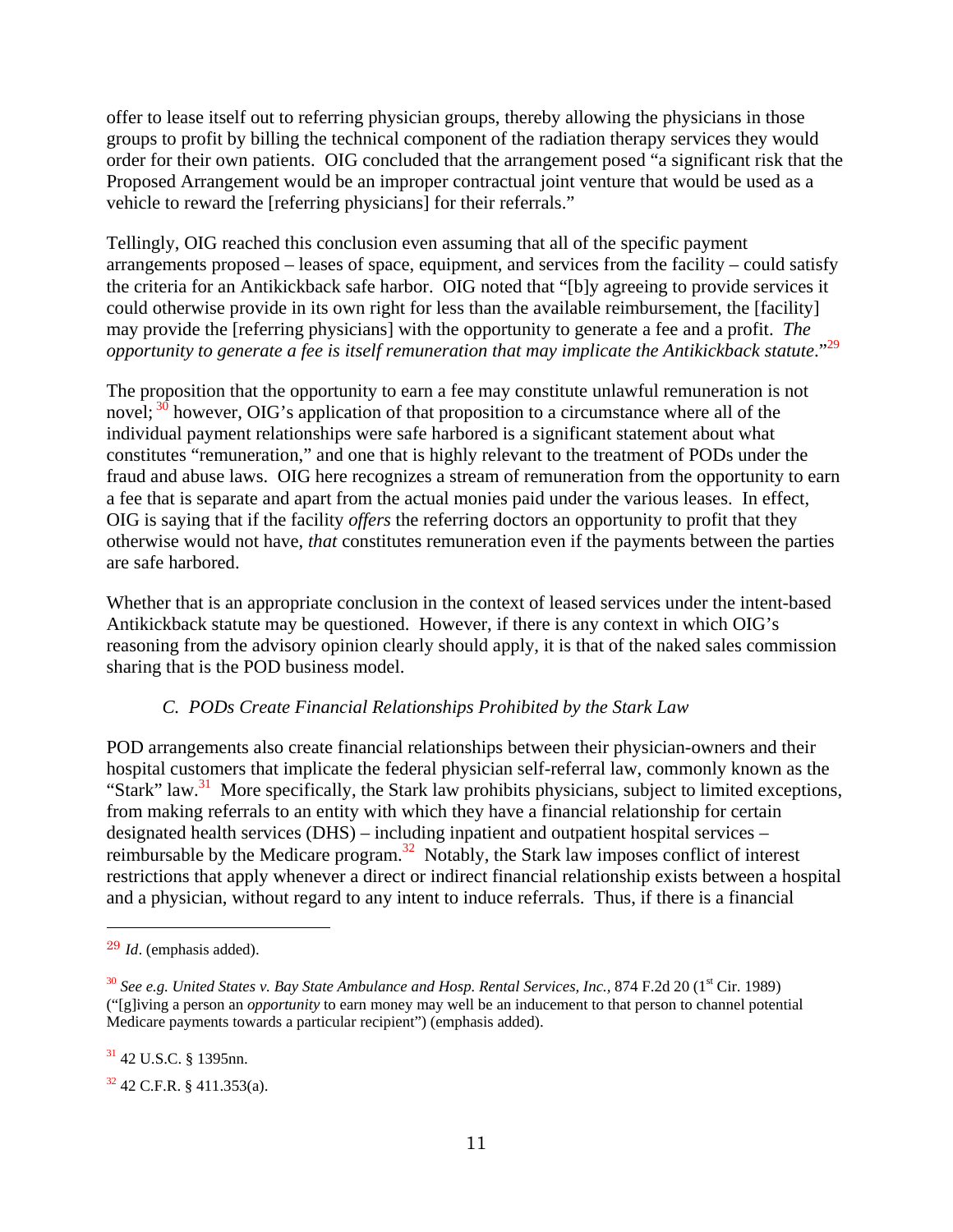relationship, the Stark law prohibits the physician from referring any Medicare patients to the hospital for any services, and the hospital may not bill Medicare for any such services, unless an exception applies. And unlike the Antikickback law safe harbors, full compliance with a Stark exception is required to permit referrals that otherwise would be prohibited by the Stark law.

In the case of POD arrangements, CMS has recognized that in many cases "an unbroken chain of financial relationships will connect the physician owner of a [POD] to a DHS entity [i.e., a hospital] to which the physician makes referrals," thereby creating an indirect financial relationship under the Stark law.<sup>33</sup> Accordingly, any Medicare referrals to a POD hospitalcustomer from a physician-owner are prohibited unless the arrangement meets the requirements of the relevant Stark law exception for indirect compensation arrangements.<sup>34</sup> Among other things, that exception requires that the compensation paid to the POD by the implant seller must not take into account the volume or value of referrals generated by the referring physician to the hospital. CMS has also recognized that "[i]n many instances, the [financial] arrangement would not satisfy the requirements of the exception for indirect compensation arrangements . . . and would, therefore, run afoul of the physician self-referral statute."<sup>35</sup> That seems obviously true here. It is difficult to see how a sales commission could satisfy this standard: a percentage of each sale varies based on both the volume and the value of the physician's referrals.

The likelihood that CMS would find a Stark law violation seems enhanced after OIG's analysis of the remunerative value of the *opportunity* to earn a profit in its recent advisory opinion. CMS has already recognized that the value a physician owner receives from his/her POD constitutes an indirect compensation arrangement with the hospital to which the physician refers an implant case.<sup>36</sup> That Stark "chain" of remuneration runs from the hospital (purchase of implant) to the manufacturer (pays commission) to the POD (receives commission) to the physician-owners (return on investment). Applying OIG's logic, there would also be *direct* remuneration from the hospital to the physician in the form of the *opportunity* to profit. The hospital is in the same position as the facility in the advisory opinion, in that its agreement to purchase implants through the POD provides the physician owners of the POD with an *opportunity* to earn a fee arising from part of the hospital's reimbursement from the implant procedure, to perform a job – arranging an implant purchase – that the hospital would otherwise perform for itself.<sup>37</sup> OIG found the conferring of the profit opportunity to be remuneration separate from the safe harbored lease arrangements in the advisory opinion.

 $33$  73 Fed. Reg. 23528, 23695 (April 30, 2008). In the case of a POD, the relationship would run: hospital to manufacturer (purchase); manufacturer to POD (commission); POD to physician (opportunity and return on investment).

 $34$  42 C.F.R. § 411.357(p).

<sup>&</sup>lt;sup>35</sup> 73 Fed. Reg. 23695.

<sup>36</sup> *See* 73 Fed. Reg. 23695 ("[i]n many instances, the [POD] arrangement would not satisfy the requirements of the exception for indirect compensation arrangements . . . and would, therefore, run afoul of the physician self-referral statute.").

<sup>&</sup>lt;sup>37</sup> It is true that the hospital's payment for the implant procedure would be reduced in any event by the cost to the hospital of the implant purchase. But that is equally true in the advisory opinion, where the hospital would have to incur the cost of equipment, labor and supplies to furnish the radiation therapy.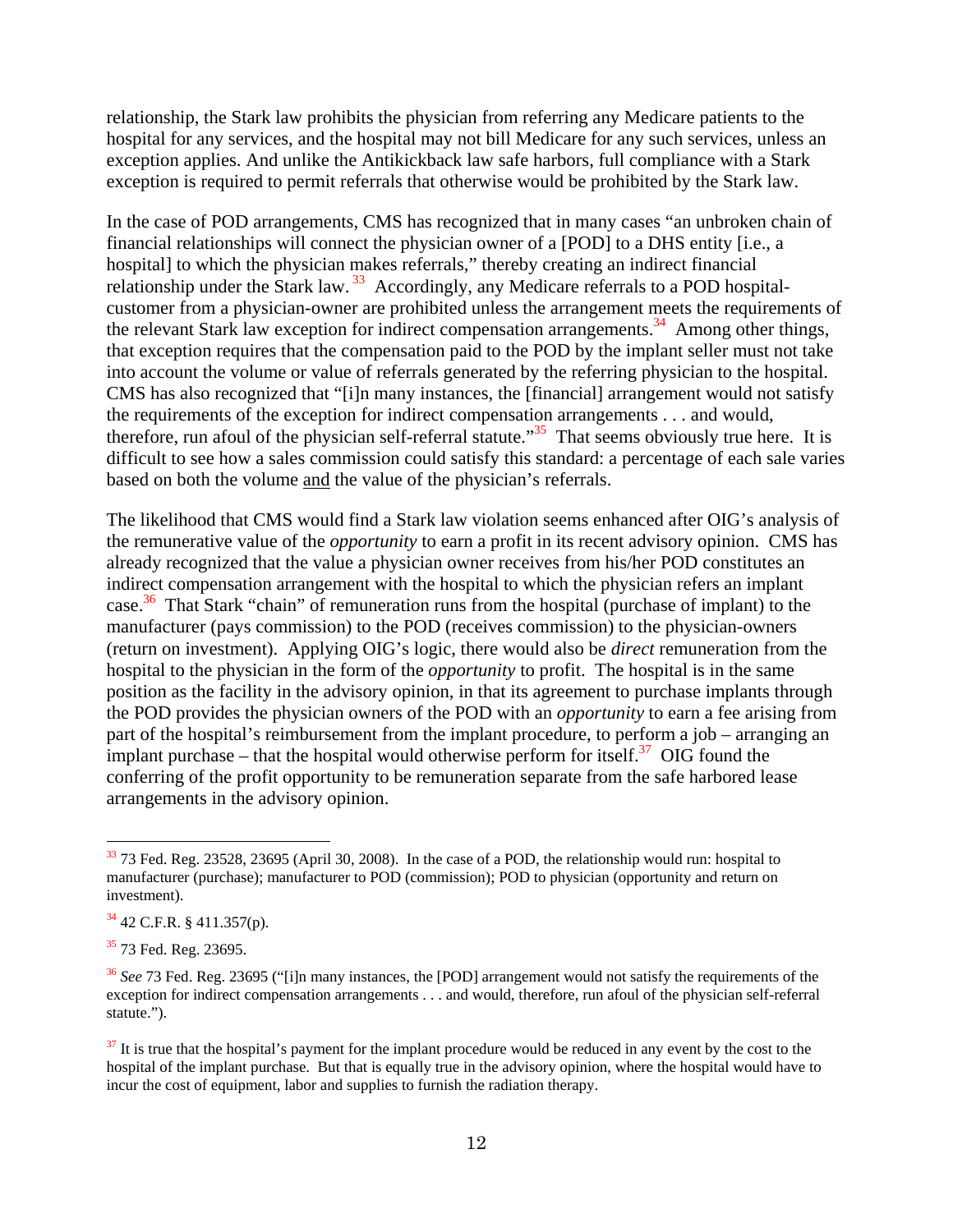The OIG's theory of opportunity-as-remuneration is potentially very far-reaching, and it may reasonably be questioned whether that theory was correctly applied even in the circumstances of the advisory opinion. There may be many circumstances where the opportunity to profit should not be treated as unlawful remuneration, particularly under the intent-based Antikickback statute. However, if there is any context in which the opportunity to profit ought to be treated as remuneration, it is under the strict liability imposed by the Stark law when a hospital confers on a physician-owned supply chain company the sinecure of a POD commission, which the hospital would not have done but for the plain intent of locking up the physician's referrals. Whether viewed by CMS as direct or indirect, this remunerative opportunity plainly would be based on the volume or value of the doctor's referrals, and so would not satisfy any Stark law exception.<sup>38</sup>

Violations of the Stark law are subject to substantial civil monetary penalties for submitting claims for a service referred by a physician with a prohibited relationship. In addition, hospitals are required to refund to Medicare any amounts so-paid, subject to additional penalties if they do not.<sup>39</sup> Thus, if a hospital is accepting referrals from a physician with knowledge that the physician is receiving unlawful remuneration through a POD, the hospital is subject to penalties if it submits claims and for more penalties if it does not do a review and refund payments already received.

#### *D. Enforcement under the False Claims Act*

Violations of both the Antikickback statute and the Stark law also create the potential for liability under the federal False Claims Act  $(FCA)$ .<sup>40</sup> The FCA provides for treble damages and a civil penalty between \$5,500 and \$11,000 per violation for submitting, or causing the submission, of false or fraudulent claims to the federal government or its contractors.<sup>41</sup> Private *qui tam* relators are empowered under the FCA to bring actions for violations in the name of the federal government, and are entitled to share in the government's recovery an amount up to 30% of all damages received in an action plus attorney fees and other costs. $42^{\circ}$  Courts have held that violations of the Antikickback statute and the Stark law are actionable under the  $FCA$ .<sup>43</sup> Hospitals submit claims to Medicare for the DHS furnished pursuant to the physician's referral, the physician causes those claims to be submitted by virtue of performing the procedure at the hospital, and if the manufacturer knows or should know of the physician's commission, it also could be said to have caused the inappropriate claims to be submitted.

<sup>41</sup> *Id* § 3729(a).

l

<sup>42</sup> *Id.* § 3730.

<sup>&</sup>lt;sup>38</sup> The special rule on compensation that treats fair market value unit-based compensation as not based on the volume or value of referrals, 42 C.F.R. § 411.354(d)(3), would not be available to a POD, both because neither a percentage commission nor the ongoing opportunity to profit is unit-based, and because sharing a commission with a referring doctor does not represent fair market value compensation for anything.

 $39\overline{9}$  42 U.S.C. §§ 1395nn(g)(2) and (g)(3).

<sup>40 31</sup> U.S.C. § 3729 *et. seq.* 

<sup>43</sup> *See, e.g., United States* v. *Rogan,* 459 F.Supp. 2d 692, 717 (N.D. Ill. 2006) (*citing United States ex rel. Schmidt* v. *Zimmer, Inc.,* 386 F.3d 235 (3d Cir. 2004)).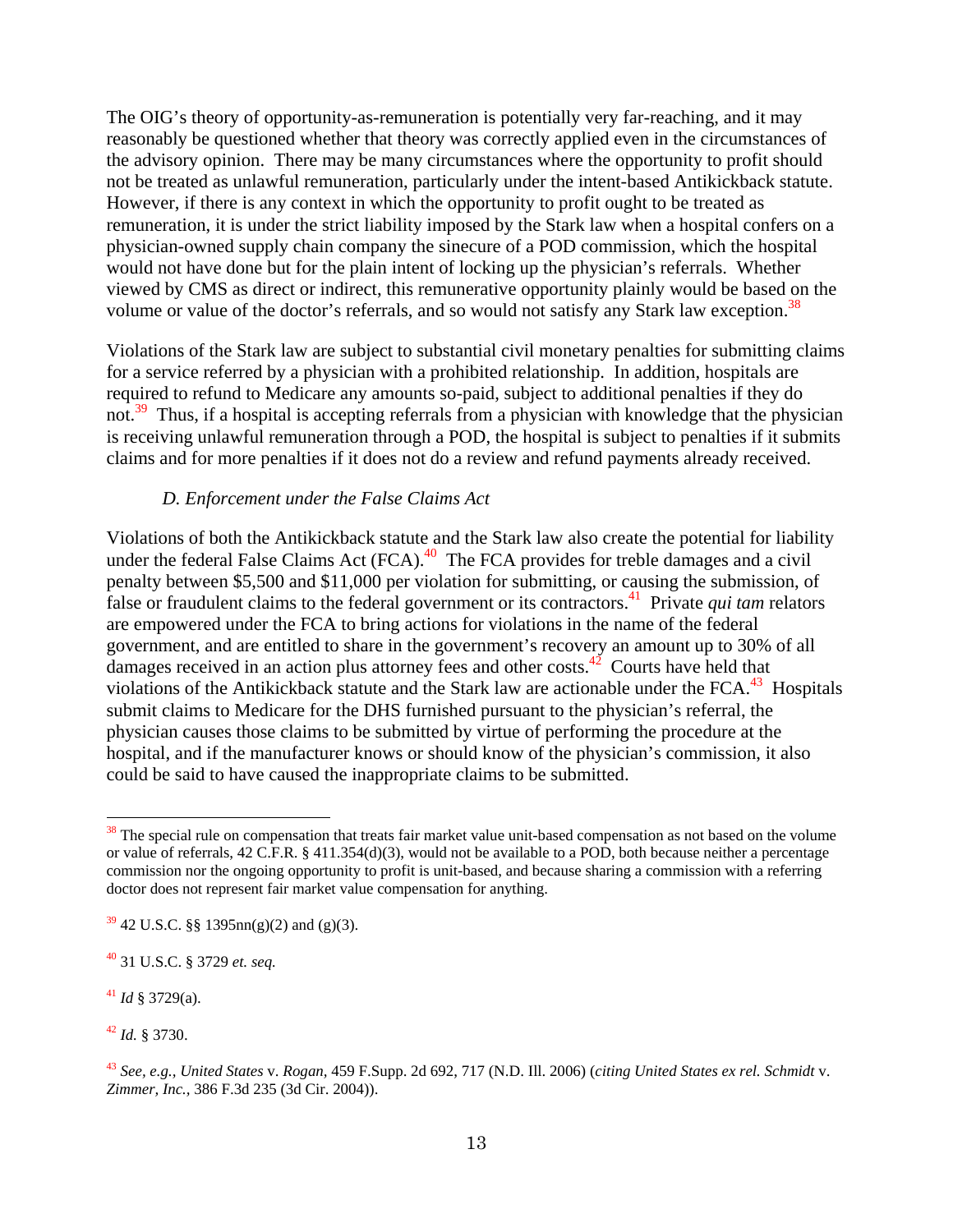Further, apart from violations of the Antickickback or Stark laws themselves, where a physician performs a procedure of questionable medical necessity, such as when a POD physician-investor performs a repeat spinal procedure so that he or she can utilize POD-supplied products, the FCA is implicated notwithstanding any allegations of other statutory or regulatory violations. Where a physician-investor seeks to perform a procedure that would not otherwise be performed but for that physician's interest in the POD, then the procedure would not be medically necessary, and any resulting claim made to Medicare or Medicaid could implicate the FCA.<sup>44</sup> Because of the obvious financial incentive to overutilize with any POD, hospitals that allow a POD physician to perform procedures run the risk that they will be viewed as acting with "reckless disregard" or "deliberate ignorance" of unnecessary procedures being performed and billed.<sup>45</sup>

Thus, in addition to the potential for direct enforcement by government officials under Stark, the Antikickback statute, and the FCA, PODs place physicians, hospitals, and implant manufacturers at risk for a *qui tam* lawsuit brought by disgruntled employees or competitors.

## **5. Significant Patient and Program Abuses are Inherent in the POD Business Model**

Where, as here, all the elements of a legal violation are present and no statutory exception or regulatory safe harbor is available, the exercise of prosecutorial discretion to pursue an enforcement proceeding usually is driven by an assessment of the potential for program or patient abuse. In the case of PODs, those risks are inherent, significant, and ongoing – all of which points to a high potential for enforcement.

## *A. PODs Present an Ethical Conflict of Interest That Will Distort Medical Decision Making*

The economics of the POD business model create what would seem to be almost irresistible incentives to order implants only from manufacturers who agree to pay them a commission, and to direct hospital admissions for implants exclusively to those facilities that agree to deal with the POD. Thus, the physician's mind is likely to be closed to, or at least prejudiced against, implants from other sources and hospitals that refuse to deal with the physician's POD. The likely result is that doctors are incentivized to put their own economic wellbeing ahead of patient interest, creating an ethical conflict of interest for the doctor.

The Council on Ethical and Judicial Affairs of the American Medical Association (CEJA) has cautioned against a physician prescribing medical devices if that physician is influenced in the prescription by a direct or indirect financial relationship with the supplier.<sup>46</sup> Further, in a separate opinion, the CEJA issued guidance about physicians selling products in their offices, stating that

<sup>44</sup> *See* 42 U.S.C. § 1396y(a)(1)(stating that "no payment may be made under part A or part B for . . . items and services . . . not reasonable and necessary for the diagnosis or treatment of illness or injury").

<sup>&</sup>lt;sup>45</sup> 31 U.S.C. § 3729(b)(1)(A)(ii) – (iii)(a "knowing" violation of the FCA includes "deliberate ignorance" or "reckless" disregard" of the truth or falsity of information).

<sup>46</sup> American Medical Association Council on Ethical and Judicial Affairs, Opinion E-8.06, *Prescribing and Dispensing Drugs and Devices*.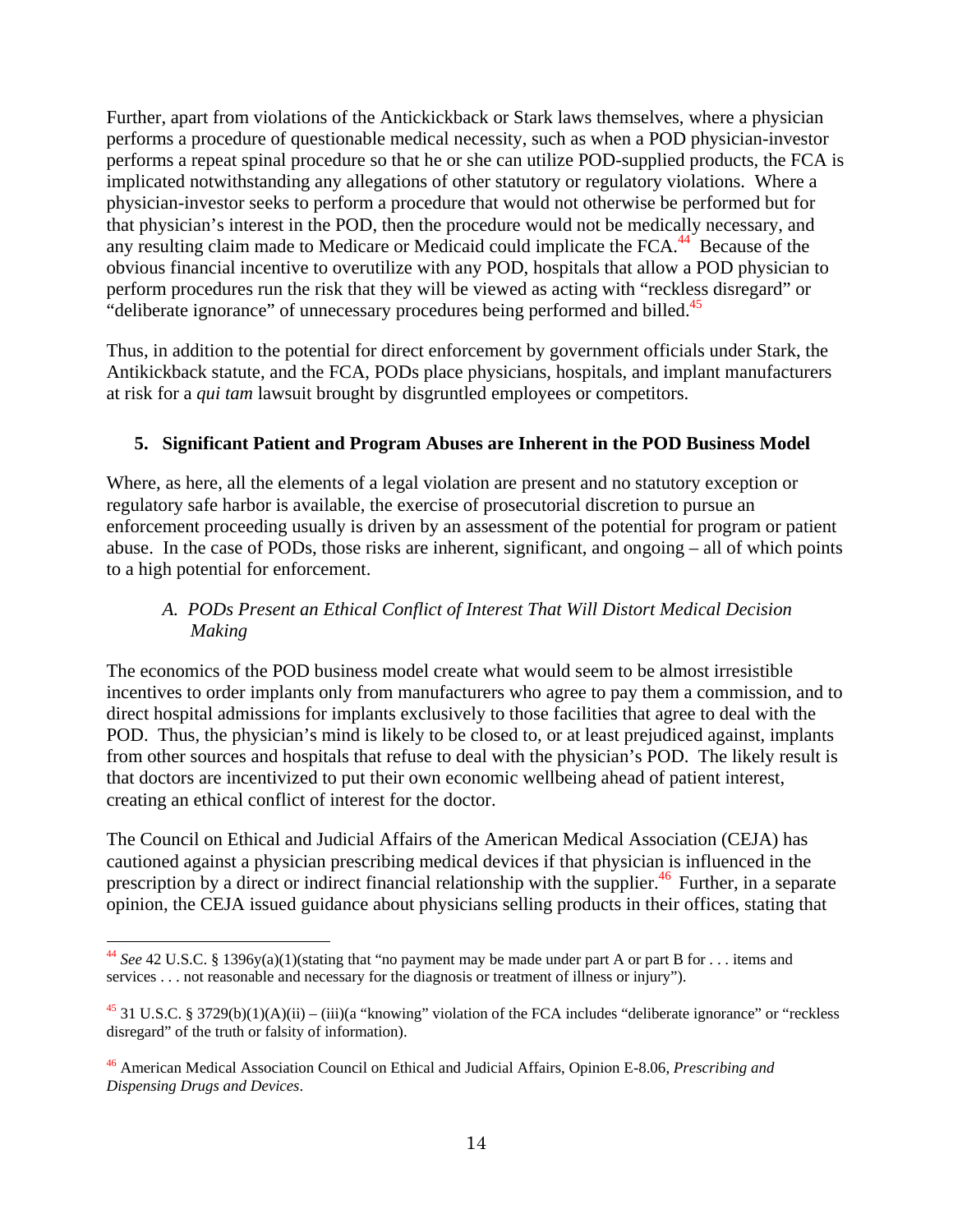physicians should severely restrict their sale of items directly to patients because this "presents a financial conflict of interest, risks placing undue pressure on the patient, and threatens to erode patient trust and undermine the primary obligation of physicians to serve the interests of their patients before their own."47 CEJA's concern over sales of products in physician offices correlates precisely to the concerns with physicians deciding which implant to use on their patients: not only is there potential that the financial incentive can cloud the physician's judgment, but there is also a disturbing appearance of overreaching as relates to patients.

Thus, established medical ethics principles present a good starting point for analyzing POD investments by physicians. That starting point is overwhelmingly negative.

## *B. PODs Are Anti-Competitive*

Because of the physician's ability to control implant choice, PODs distort competition in the implant and implant procedure market. Hospitals must acquire the implants their referring physicians require or the physicians will perform their procedures at other hospitals that do; thus, PODs control both the supply and the demand for their products. In contrast, legitimate device manufacturers and sales agents do not have the advantage of controlling the demand for their products. Rather, they must compete against each other based on the cost and quality of their implantable products, their responsiveness to customer orders and service needs, and the like. Similarly, competitors to hospitals and manufacturers that have agreed to deal with a POD are at an impossible disadvantage; unless they offer the referring physician the same economic benefit, superior service, location, facilities and products will not be sufficient to attract the physician's business. Not only is it unfair to these legitimate competitors for PODs to have this advantage, the competitive unfairness is likely to lead to all the evils traditionally associated with monopolies: higher costs, poorer product quality, and less innovation.

## *C. PODs Are Likely to Lead to Higher Implant Costs or Lower Quality Care*

The ethical conflict of interest and unfair competition are reason enough for enforcement officials to challenge the POD business model, even if the implants obtained were to cost less. This risk becomes almost inevitable when coupled with the dilemma that furnishing implants through a POD must lead in the end either to increased costs or lower quality.

There is an obvious flaw in any claim that PODs can deliver the same quality implant services at lower cost. In a real competition based on price, it is ludicrous to suggest that the manufacturer itself, selling directly, could not offer a lower price than a middleman distributor with its extra costs. For example, the lower prices claimed to be offered by the physician-owned "distributor" in the abstract presented at this year's AAOS meeting were *not* arrived at via competition with the manufacturers for direct sale; rather, the 'distributor" simply took the previously negotiated manufacturers for energy same, cannot, the manufacturer was not offered the manufacturer pricing and offered a lower price.<sup>48</sup> The manufacturer was not offered the opportunity to bid against this "competitor." In the end, either the implant price offered by a POD

<sup>47</sup> American Medical Association Council on Ethical and Judicial Affairs, Opinion E-8.063, *Sale of Health-Related Products from Physicians' Offices*.

<sup>48</sup> *See supra* note 8.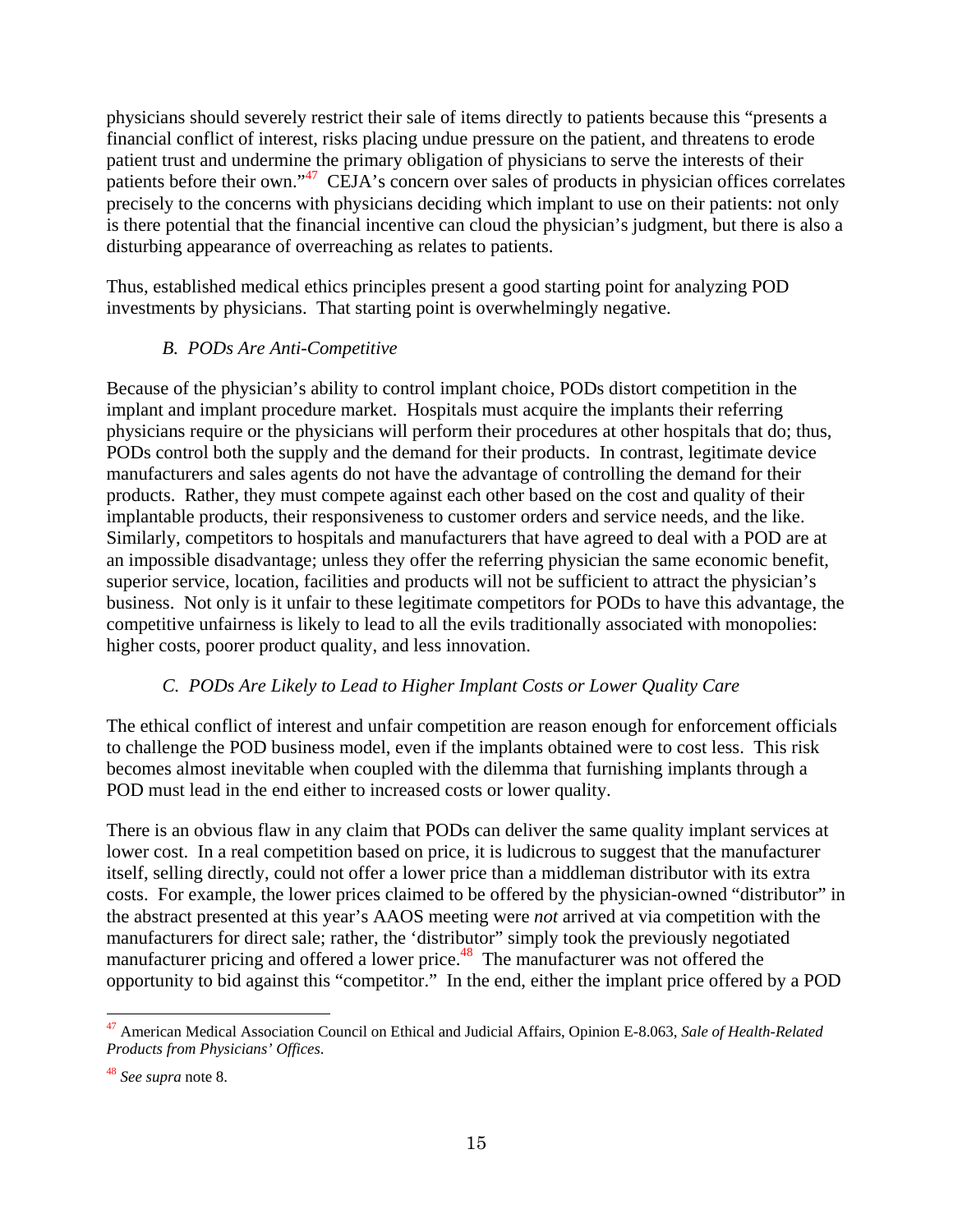(or a buy-and-resell "distributor") would have to be more expensive (because of the need to give the physician a profit margin on the product), or the quality of care furnished would have to be lower (because of the replacement of a qualified IEAP with a low-wage inventory-management employee, or the restriction to products on which the doctor can earn a commission). The POD is also likely to lead to overutilization, with physician-owners ordering procedures of questionable medical value in order to utilize more POD products, and/or to the substitution of inferior products. Our client representatives have already reported that surgeon "investors" in PODs are performing revision spinal fusion surgeries to replace implants with those on which they earn a commission through their PODs, and in some cases taking the occasion to replace even nondefective implants with the commission-based products.<sup>4</sup>

## **6. Conclusion**

At bottom, PODs are about creating opportunities for physicians to profit from their own referrals. The abuses inherent in the POD business model are currently occurring in the U.S. markets for spinal implants, presenting conflicts of interest that interfere with physician judgment about whether to perform a procedure, the best products to use, and where procedures are performed. This conflict of interest not only presents significant health and safety risks to patients, but also presents a significant risk to physicians, hospitals, and implant manufacturers of being prosecuted and otherwise penalized for violating federal and state fraud and abuse laws. The likelihood that such an obviously abusive arrangement will avoid law enforcement scrutiny is vanishingly small, and will be less than that if the model expands to other implantable products such as hips, knees, pacemakers, and defibrillators, all of which are used extensively in the Medicare population.

\*\*\*\*\*\*\*\*\*\*\*\*\*\*

Thomas N. Bulleit John A. Murphy, III

 <sup>49</sup> *See* attached case study.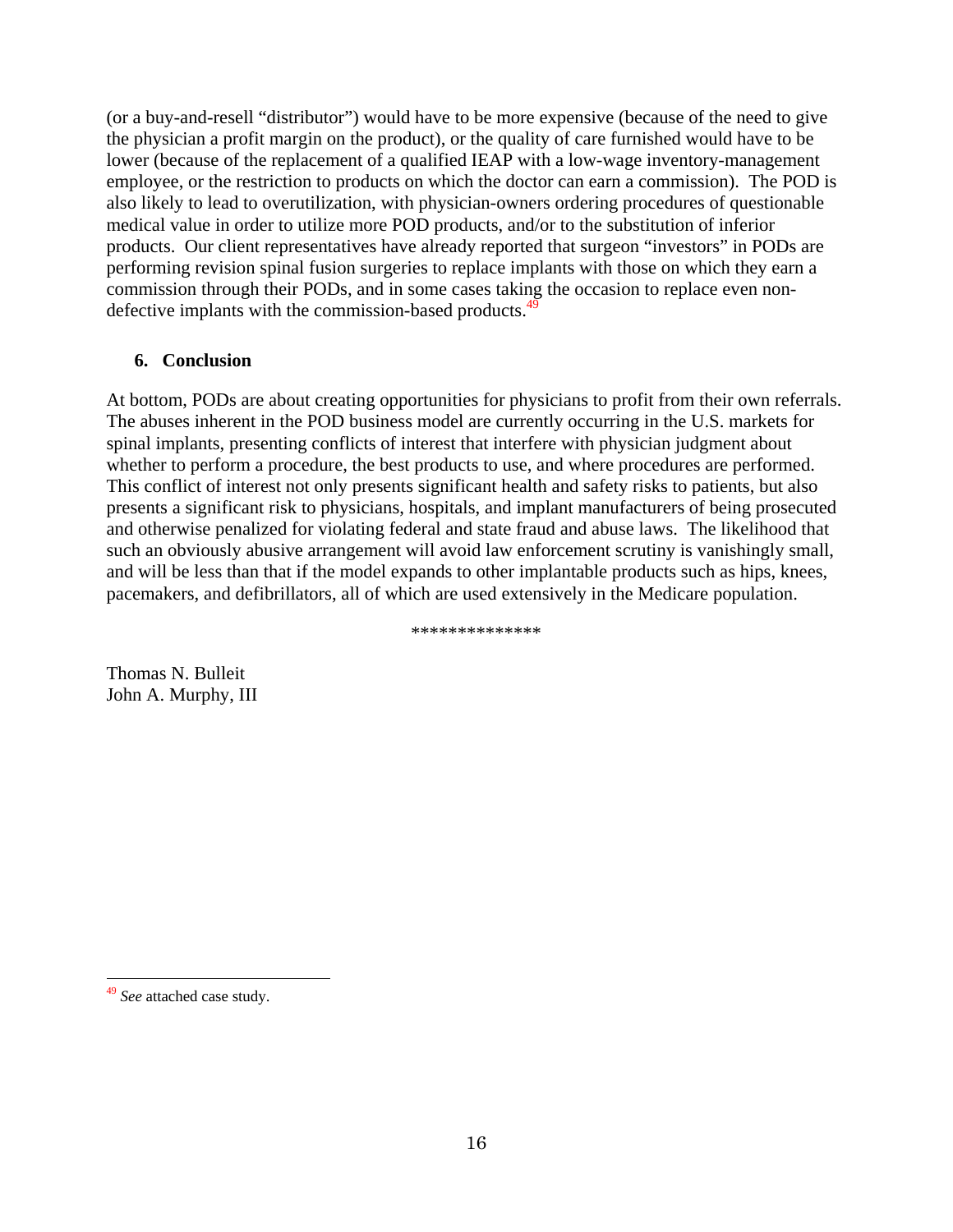# **Physician-Owned Implant Companies: Evidence of Product Quality Deficiency And/Or Overutlization At One Hospital 1/**

# **Executive Summary**

• Business arrangements involving physician ownership of medical device companies and distributorships are proliferating. These arrangements involve medical device companies formed to give physicians who control the choice of what medical devices they implant in patients a share in the profits generated by the sale of such devices. In addition, the physicians who own these device companies can use their ability to generate referrals for hospitals to induce the hospitals to buy devices from the physicians' companies.

• These types of arrangements appear likely to cause substandard quality of care for patients through the use of inferior devices, and to result in unnecessary, or unnecessarily device-intensive, procedures. Indeed, surgery statistics from at least one hospital reflect an extraordinary four-fold increase in spine refusion procedures when surgeons at the hospital became owners of a device company that sold devices used in those procedures to the hospital.

|                                 | 2002 | 2003 | 2004 | 2005 | 2006 |
|---------------------------------|------|------|------|------|------|
| <b>Fusions</b>                  | 438  | 581  | 665  | 713  | 689  |
| <b>Refusions</b>                | 17   | 17   | 16   | 78   | 69   |
| <b>Ratio Refusions/Fusions</b>  | 4%   | 3%   | 2%   | 11%  | 10%  |
| Increase in Refusions over 2002 |      | 0%   | -6%  | 359% | 306% |

**Spine Fusions and Refusions 2002-2006 at One Hospital\*** 

\* Source: Verispan (de-identified spinal surgery statistics from a U.S. hospital purchasing from a POIC). Note that the annual data presented pertain to oneyear periods ending on September 30th of each referenced year, rather than the calendar years.

l 1/ Information collected and prepared in 2007 by a member of the Quality Implant Coalition (QuIC).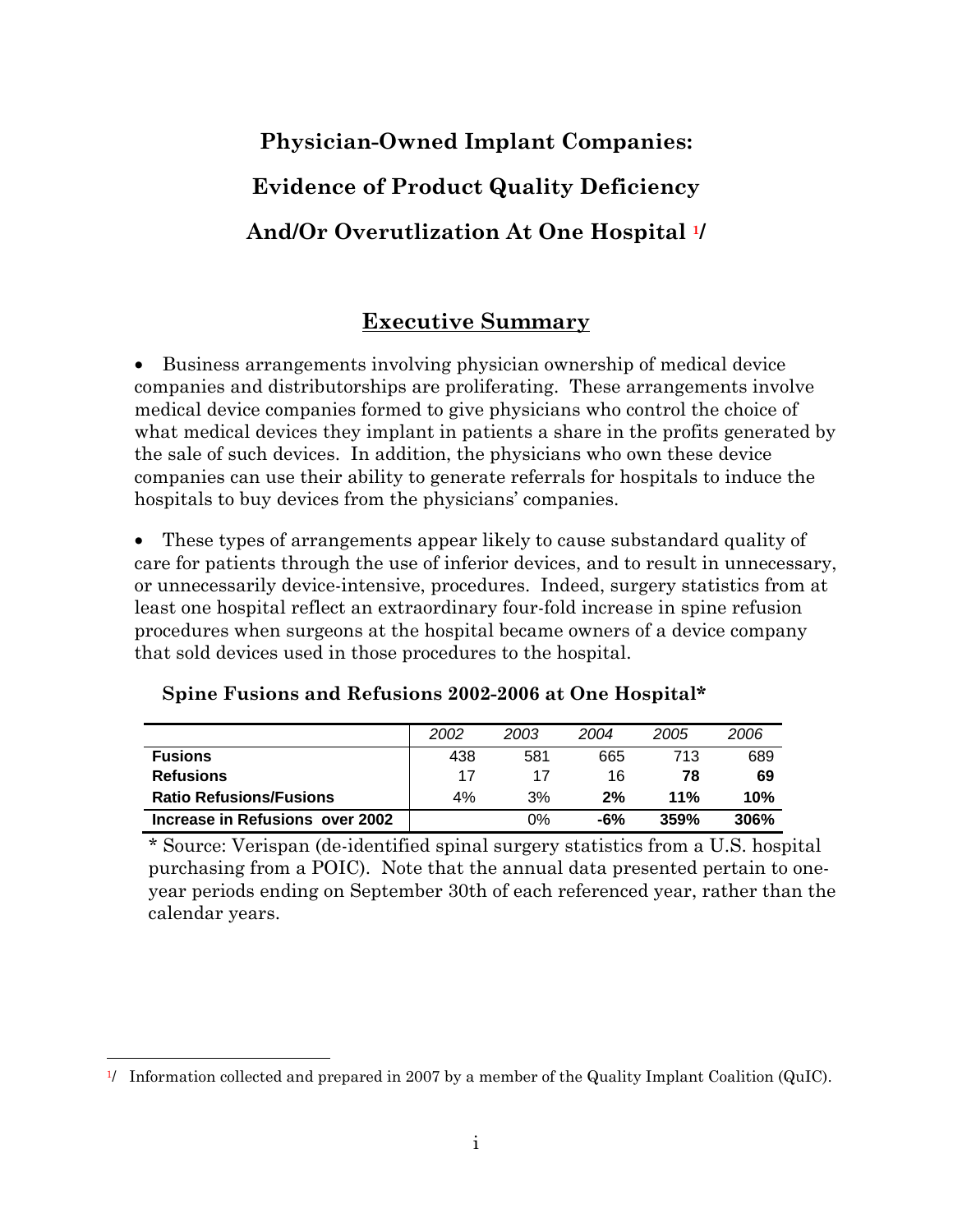#### **I. Introduction**

More and more medical device companies that manufacture or distribute implantable medical devices are creating passive investment vehicles to distribute profits to physicians who implant such devices in patients. While the structure of these arrangements may differ from company to company, the business model is that investment opportunities and the resulting financial rewards are being offered to surgeons or other proceduralist physicians because these doctors direct or prescribe the products and the hospitals at which they perform procedures. The resulting financial incentives may be invisible to patients, but they can clearly affect the treatment patients receive. These financial incentives create conflicts of interest for physicians who invest in these companies.

The Advanced Medical Technology Association (AdvaMed), the trade association that represents many companies in the medical device industry, has asked the HHS Office of Inspector General (OIG) to comment on these physician ownership schemes. In response, the OIG stated that "[g]iven the strong potential for improper inducements between and among the physician investors, [medical device and distribution] entities, device vendors, and device purchasers," the OIG believes these types of ventures "should be closely scrutinized under the fraud and abuse laws." 2/ OIG recently restated in Congressional testimony that POICs "raise substantial concerns" under the anti-kickback law. 3/

The proliferation of physician-owned implant companies (POICs) is problematic for obvious reasons. When a physician selects a medical device to implant in a patient, is it in the patient's best interests for the surgeon to be deciding between a product from which the surgeon makes a profit, and a product from which the physician makes nothing? When a hospital chooses what device companies to do business with, is it in the patient's best interest for the hospital to be deciding between a company that controls referrals to the hospital, and a company that does not? The answer to both of these questions is clearly no. When a physician who profits from every use of a particular medical device is faced with a decision whether to select that device, a competing device, or perhaps no device at all, the physician's financial interests corrupt the treatment decision. And when a hospital fears losing hospital business if it refuses to purchase devices from the POIC, the hospital's financial interests taint the relationship between caregiver and patient, and place

<sup>2/</sup> *See* Letter from Vicki L. Robinson, Chief, Industry Guidance Branch, OIG, to Stephen J. Ubl, President and Chief Executive Officer, AdvaMed (Oct. 6, 2006).

<sup>&</sup>lt;sup>3/</sup> Senate Special Committee on Aging, Hearing February 27, 2008 (Testimony of Gregory E. Demske, Office of Counsel of the Inspector General, U.S. Department of Health and Human Services) ("physician ownership of medical device manufacturers and related businesses appears to be a growing trend in the medical device sector. These business ventures raise substantial concerns that a physician's return on investment from the venture may influence the physician's choice of device.")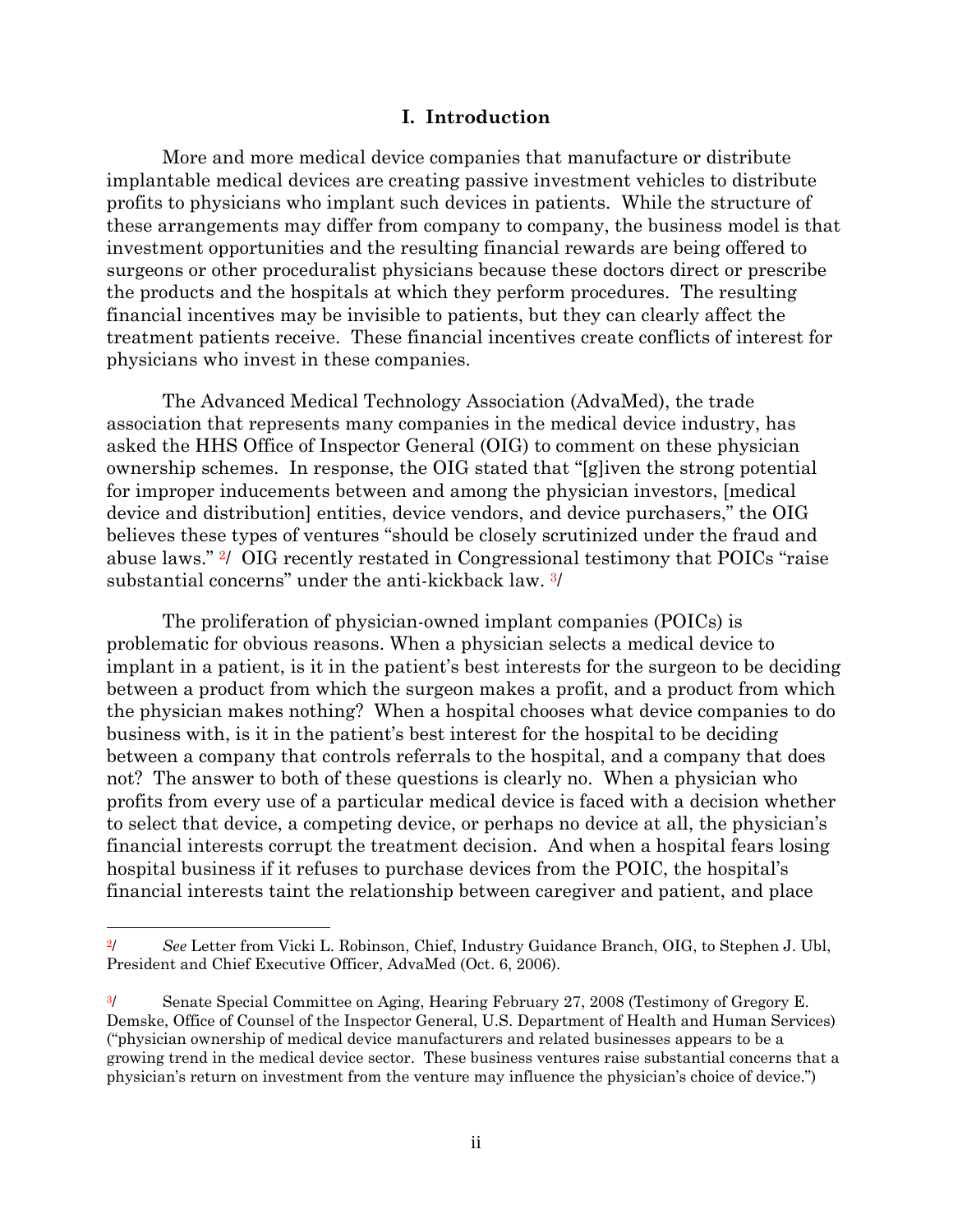the unknowing patient at risk if the physician's choice of his or her company's device is not the best decision for the patient.

Ideally, one would be able to point to specific cases where conflicts of interest had inappropriately influenced a physician's clinical judgment. However, due to health privacy rules and practices, standard corporate confidentiality measures, and the efforts that some of these companies make to obscure the financial relationships among themselves, their physician-owners, and the hospitals with which they do business, it can be difficult for independent parties to obtain information about such cases. Nonetheless, limited reports and de-identified aggregate information about at least one hospital's procedures reveal patterns and practices that appear suspect and demand explanation.

#### **A***. Typical Structure of a Physician-Owned Device Company*

The typical genesis and structure of a POIC arrangement is as follows: A small group of founders, who may or may not themselves be physicians, establish a company to manufacture or distribute medical devices for implantation in orthopedic surgeries. The company is typically organized to sell what are essentially copycat devices based on designs that are already on the market and that can easily receive FDA 510(k) approval. Acting essentially as shells, these companies do not own manufacturing facilities, but outsource the manufacturing function to other companies. The operators of the company then seek investors in the company, limiting their search to physicians who can generate referrals that benefit the company. These physicians are offered "limited partnerships" or similar ownership interests in the company in return for relatively small amounts of money, and are promised the potential to earn returns far higher than the returns they could earn through traditional investment vehicles.

After the physicians invest in the company, they are inclined to choose their own company's devices rather than the devices they previously chose on their patients' behalf. However, because it is hospitals or other facilities that actually purchase the devices to be implanted in patients, POICs must solicit these facilities for their business. In this way, inappropriate financial incentives spread from the POIC to the facilities with which they do business. Obviously, when a hospital agrees to do business with a company owned by its referring physicians, one of its reasons for doing so is to "keep the physicians happy," i.e., to accede to the physicians' business proposition in order to retain the physicians' stream of referrals to the hospital.

Physicians, who are passive owners of device companies whose products they implant, and hospitals, who do business with such companies, have clear conflicts of interest. These conflicts can only lead to increased costs, reduced innovation, and lower quality. Unlike traditional physician collaboration with medical device companies, where the surgeon may actively direct or aid in developing or designing new technologies, the current proliferation of POICs is based on distributing passive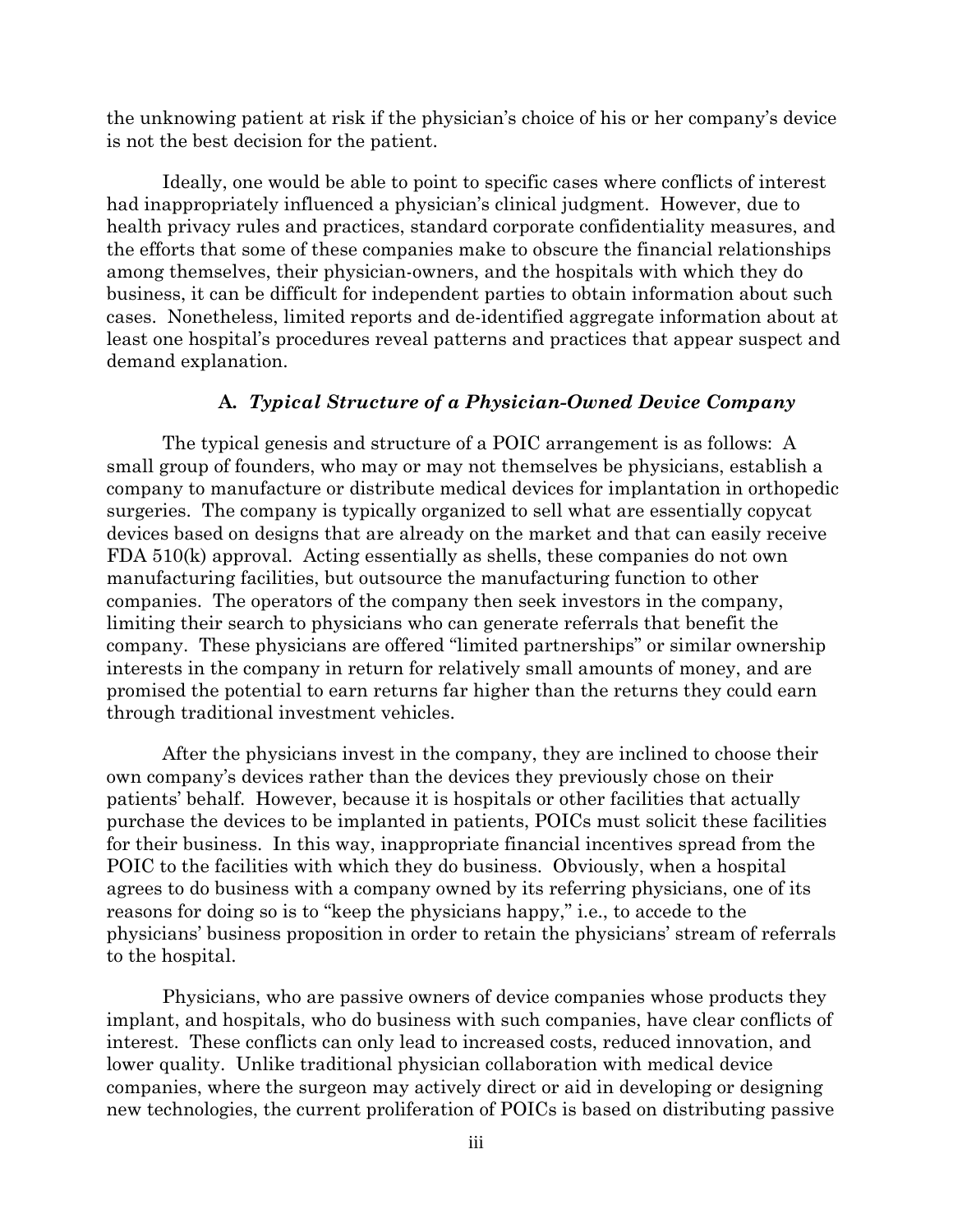revenues to a large number of physicians who have not contributed to development of the product. They simply prescribe its use, and choose to perform the procedures at hospitals that agree to purchase from their companies. This structure means that the physicians have direct financial incentives to over-utilize and inappropriately utilize their own company's existing devices, and no incentives to fund research and development or to use innovative technologies that may be best for patients.

#### *B. One Hospital's Refusion Rates*

Spine surgery data from one hospital certainly raise alarm. Spinal fusion is a surgical technique that involves uniting two or more vertebrae of the spine to prevent them from moving independently. Various types of medical devices are used to achieve this fusion. For example, in a typical fusion, a surgeon embeds screws in each vertebra to be fused and threads a rod through the heads of the screws to form a fixed structure supporting the spine. A refusion surgery is a repeat surgery that redoes a previously performed initial fusion because the previous fusion failed in some way (e.g., the screws did not stay in place). Refusions generally present greater risks to patients than fusions.

When the spine surgeons at the hospital in question invested in a POIC, to sell devices used in their spinal fusion and refusion procedures, the annual numbers of refusion surgeries performed at the hospital increased dramatically. Given the fact that the number of initial fusion surgeries remained relatively flat or increased only gradually during this period, the drastic increase in the numbers of refusion surgeries, coupled with the fact that the physicians became owners of a company that could sell more devices with each such procedure, certainly raises the question of whether financial interests affected these physicians' decisions.  $\frac{4}{1}$ 

Specifically, although the surgeons performed only an annual average of 17 refusion procedures in the three years before their company began to operate, the annual numbers of refusions jumped to 78 and 69 for this type of surgery in the following two years, as reflected in the following table:

<sup>4/</sup> Source: Verispan (de-identified spinal surgery statistics from a U.S. hospital). Note that the annual data presented pertain to one-year periods ending on September 30th of each referenced year, rather than the calendar years.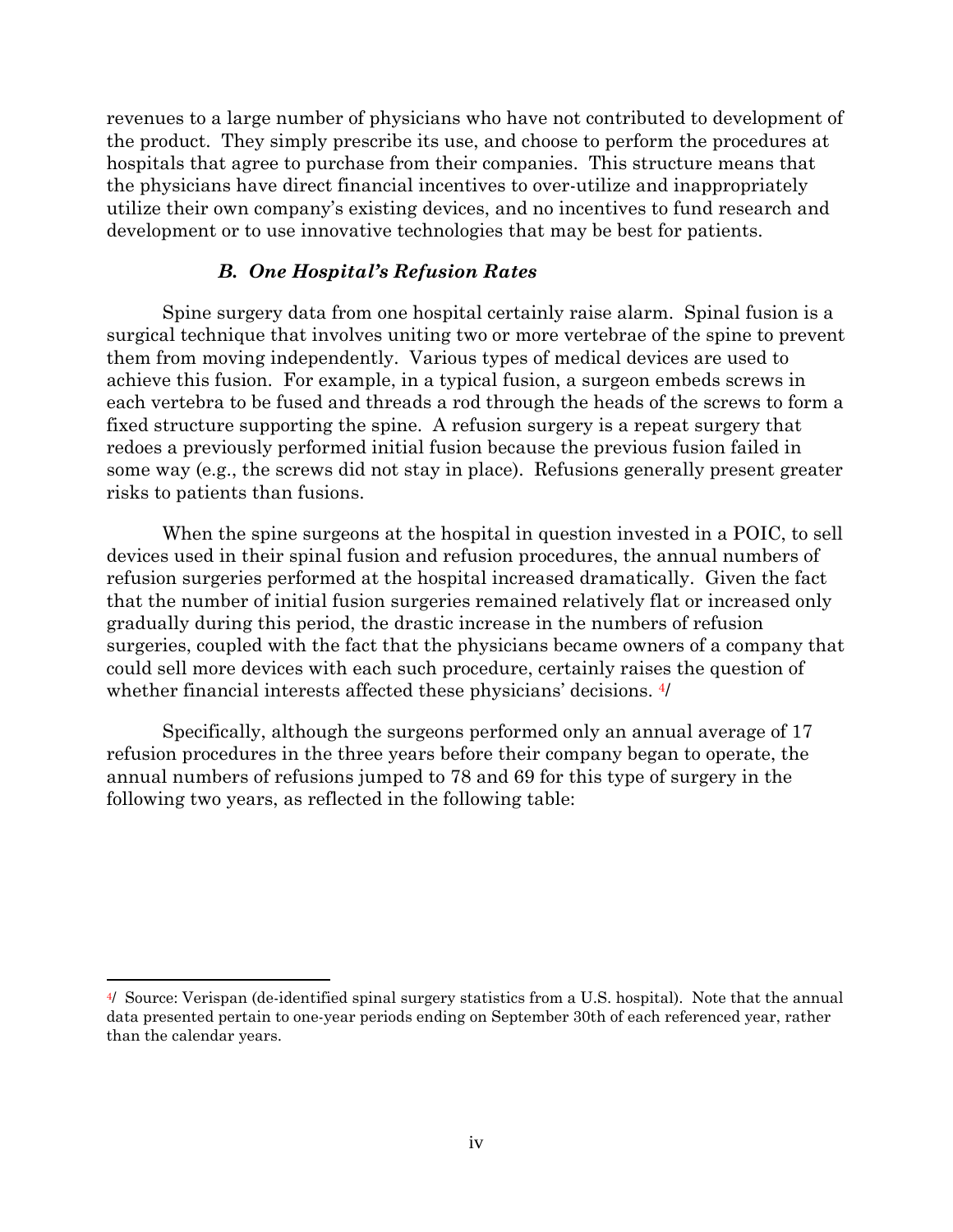|                                 | 2002 | 2003 | 2004 | 2005 | 2006        |
|---------------------------------|------|------|------|------|-------------|
| <b>Fusions</b>                  | 438  | 581  | 665  | 713  | 689         |
| <b>Refusions</b>                | 17   | 17   | 16   | 78   | 69          |
| <b>Ratio Refusions/Fusions</b>  | 4%   | 3%   | 2%   | 11%  | 10%         |
| Increase in Refusions over 2002 |      | 0%   | -6%  | 359% | <b>306%</b> |

**Spine Fusions and Refusions 2002-2006 at One Hospital** 

This table reflects that the annual number of refusions at this hospital jumped from 16 to 78 when the surgeons at the hospital became owners of their own device company in 2005. Significantly, the jump cannot be explained as a function of an increase in initial fusion surgeries. First, the incidence of refusions remained constant until 2005 even though the number of fusions increased by 143 and 84 cases in 2003 and 2004, respectively. But in 2005, the rate of refusion procedures as a percentage of fusion procedures exploded from 2% to 11%. Second, the annual number of refusions more than quadrupled in 2005 and 2006 as compared to the annual figures for the prior three years. In essence, even though the number of fusions compared to 2002 increased by only approximately 60% for 2005 and 2006, the number of refusion procedures increased by approximately 359% and 306% in that same time frame, as shown in the following chart:

**Comparison of 2003-2006 Increases in Fusions and Refusions Over 2002 at One Hospital** 



The increase in refusions at this hospital demands explanation. Without reviewing individual cases, it is impossible to state with certainty the reasons for a particular refusion surgery. Nonetheless, if the rate of refusion surgeries at a hospital increases dramatically as compared to the rate of fusion surgeries, and this dramatic increase takes place at the same time the surgeons in the hospital have